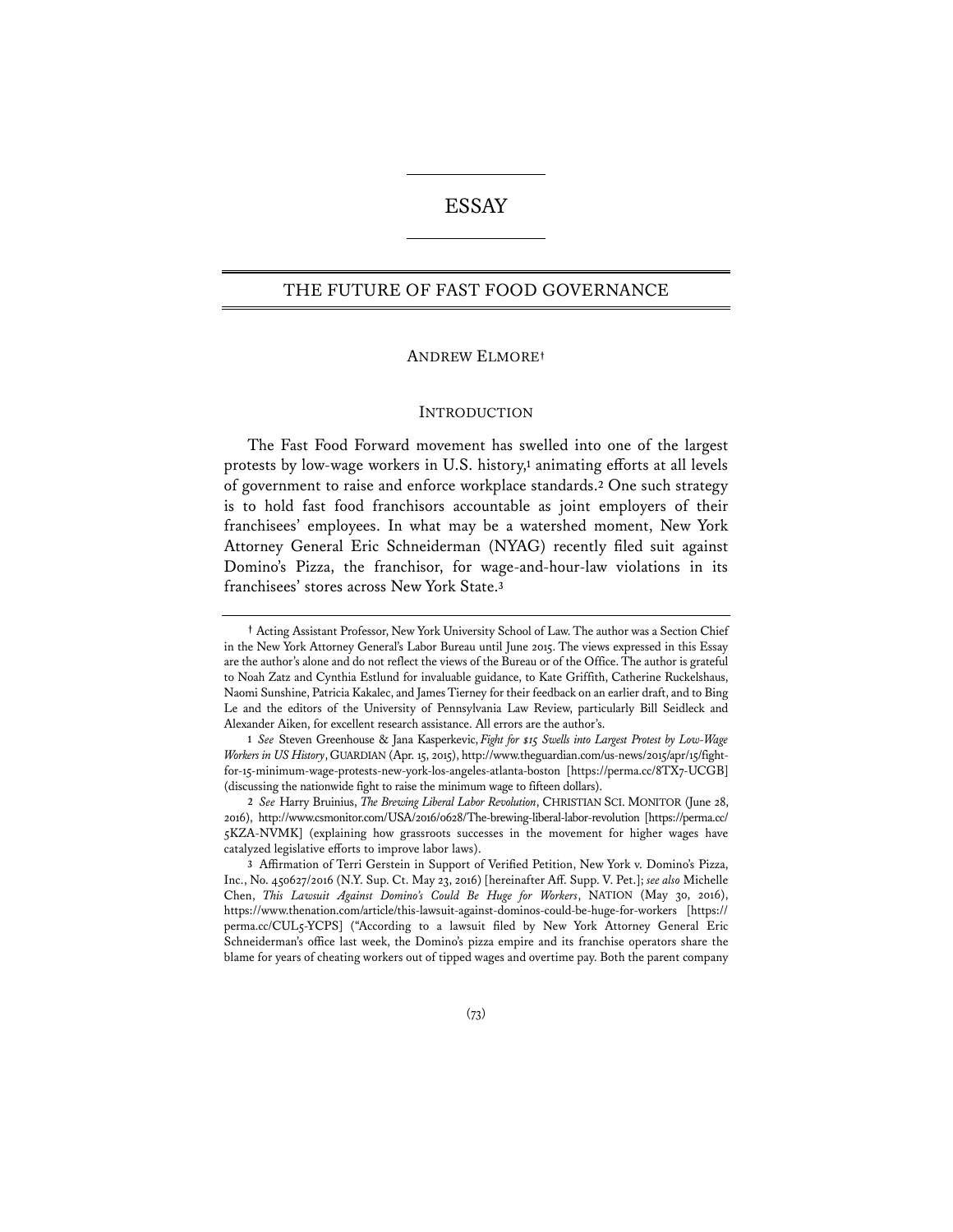Fast food store employees report widespread wage-and-hour law violations,**<sup>4</sup>** and the NYAG's *Domino's* lawsuit appears to confirm this trend within one of the largest fast food brands in the United States.**<sup>5</sup>** The NYAG's suit is similar to successful nonfranchisor–franchisee wage-and-hour litigation, where courts have assigned liability to lead firms because their subcontractors' employees economically depend on them. But courts presented with similar evidence in the franchisor–franchisee context have been reluctant to consider franchisors to be joint employers.**<sup>6</sup>** What accounts for this difference?

The purpose of this Essay is to provide one answer to this question. This Essay argues that the franchise relationship is often misunderstood by the judiciary as an arms-length relationship when, in fact, it is frequently characterized by ongoing dependence.**<sup>7</sup>** This is an important misapprehension because dependence lies at the heart of how courts evaluate franchisor liability under wage-and-hour and franchise laws. It leads many courts to assume that the franchise agreement reflects an independent relationship between franchisors and franchisees and to disregard the supervisory controls that franchisors write into franchise agreements as routine quality standards.

The difference in judicial interpretations of the franchise relationship relative to other contracting arrangements suggests that improving fast food franchise store compliance with wage-and-hour law requires a reexamination of the franchise relationship. The Essay explores the regulation of franchising under wage-and-hour law and franchise law, finding that both legal regimes create perverse incentives for franchisees to violate wage-and-hour law. This Essay argues that improving wage-and-hour law compliance in franchise stores will require a reconfiguration of the franchise relationship to incentivize

and the franchise operators are targeted as joint employers, charged with failing to adhere to wage-and-hour laws for workers.").

**<sup>4</sup>** DAVID WEIL, THE FISSURED WORKPLACE: WHY WORK BECAME SO BAD FOR SO MANY AND WHAT CAN BE DONE TO IMPROVE IT 130 (2014) [hereinafter WEIL, THE FISSURED WORKPLACE] ("An estimated 18.2% of workers in the [fast food] sector experienced minimum wage violations, 69.7% overtime violations, and 74.2% off-the-clock violations.").

**<sup>5</sup>** According to the NYAG's *Domino's* suit, all twelve of the investigated Domino's franchisees not named in the suit admitted violations of wage-and-hour laws. Aff. Supp. V. Pet., *supra* note 3, ¶¶ 34, 36, 40-45.

**<sup>6</sup>** *Compare* Carrillo v. Schneider Logistics Trans-Loading & Distrib., Inc., No. 2:11-8557, 2014 WL 183956, at \*7-17 (C.D. Cal. Jan. 14, 2014) (rejecting Wal-Mart's argument that it was not a joint-employer with its subcontractor under federal and state wage-and-hour laws based on evidence that Wal-Mart may have exercised a significant degree of supervisory control), *with* Singh v. 7-Eleven, Inc., No. 05-04534, 2007 WL 715488, at \*3-6 (N.D. Cal. Mar. 8, 2007) (denying a joint-employer claim against a franchisor based on similar evidence contained in a franchise agreement).

**<sup>7</sup>** *See* Gillian K. Hadfield, *Problematic Relations: Franchising and the Law of Incomplete Contracts*, 42 STAN. L. REV. 927, 933-37 (1990) (noting that a franchisee typically "purchases or leases virtually all of the franchised outlet's capital equipment," relies on the franchisor's "trademark and business format," and "pay[s] ongoing royalties to the franchisor").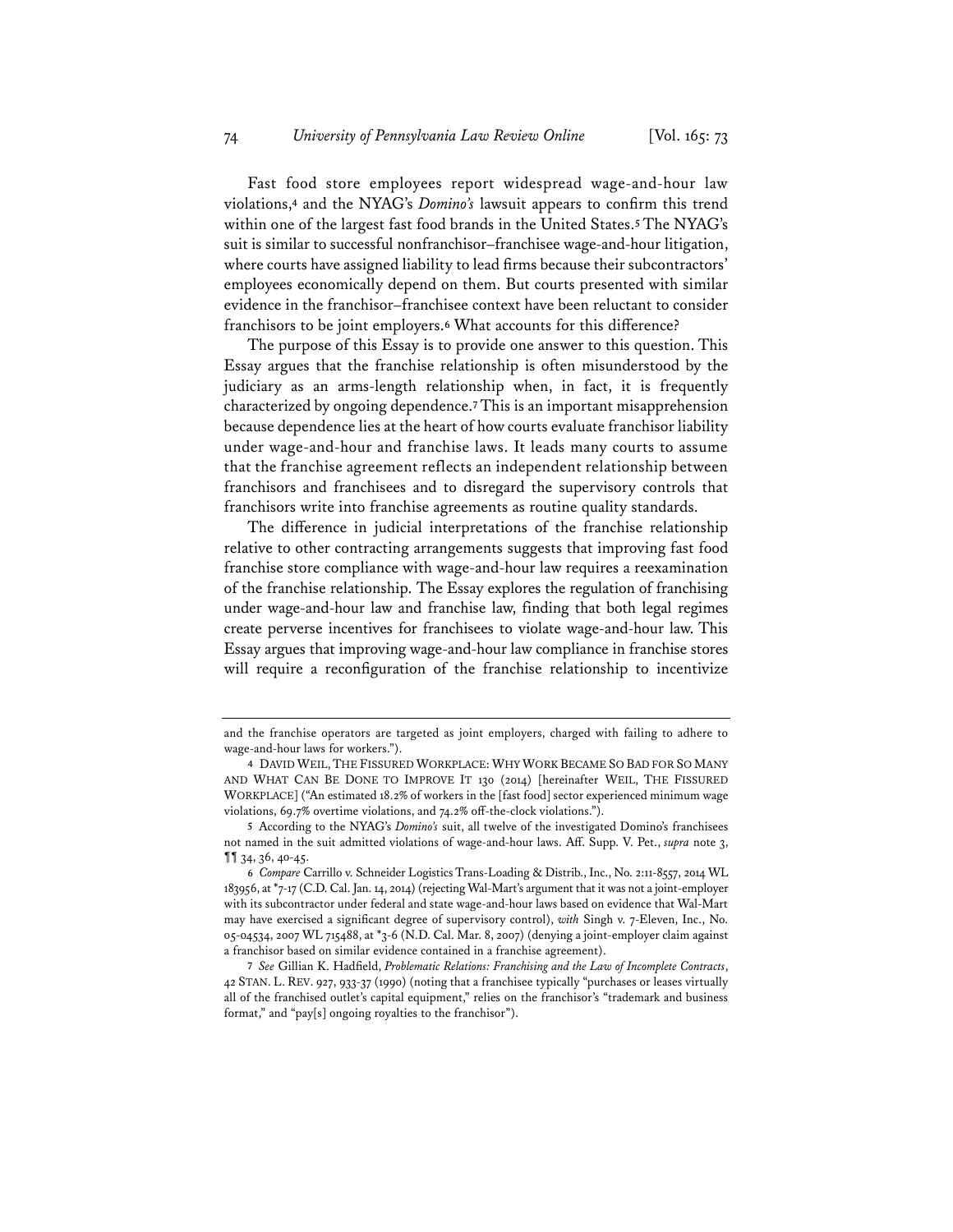franchisor monitoring of franchisee pay practices, notwithstanding the franchisor's joint-employer status.

This Essay proceeds as follows. Part I explores the franchise relationship, finding that franchising permits national fast food companies to centralize their operations through comprehensive operational standards that franchisees must follow at the risk of losing their investment in the franchise, creating dependency that can cause wage-and-hour-law violations. Part II examines the regulation of the franchise relationship under wage-and-hour and franchise laws. It explains why courts tend to be more skeptical about joint-employer claims in franchising arrangements than other types of contracting arrangements. Specifically, it argues that this skepticism is grounded in an incorrect assumption that franchise agreements are arms-length transactions. This permits franchisors to avoid joint-employer liability by characterizing supervisory control as a more generic form of quality control. Part III briefly explores the claims of the NYAG's *Domino's* lawsuit and explains why franchisors may respond with superficial changes to the franchise agreement instead of measures to improve franchisee compliance with the law. Finally, the Conclusion summarizes the implications of this analysis by identifying two routes to incentivize franchisors to monitor pay practices in franchise stores: (a) through wage-and-hour law, with deep factual records of franchising relationships to overcome the present judicial skepticism of franchisee dependency; and (b) through fraud and franchise laws, by imposing a duty on franchisors to ensure wage-and-hour law compliance in franchise stores, notwithstanding their joint-employer status.

## I. FAST FOOD FRANCHISING TO CENTRALIZE OPERATIONS THROUGH FRANCHISEE DEPENDENCE

Franchising is a large and growing business model in the United States.**<sup>8</sup>** Fast food stores are overwhelmingly operated by franchisees. Domino's, for example, reports that over 90% of its 5273 domestic stores are franchise-owned, from which it collects over a quarter billion dollars in annual revenue.**<sup>9</sup>** Franchising is also a dominant operational form in a variety of other low-wage industries, including home health care, the janitorial industry, and hotels.**<sup>10</sup>**

**<sup>8</sup>** *See* Robert W. Emerson, *Assessing* Awuah v. Coverall North America, Inc.*: The Franchisee as a Dependent Contractor*, 19 STAN.J.L. BUS. & FIN. 203, 210-11 (2014) (noting that in the United States franchising accounts "for roughly 40% of all retail sales, with approximately 757,453 operating franchised units directly employing about 8.3 million people and . . . . yield[ing] about 1.5 trillion dollars in annual retail sales" (footnotes omitted)).

**<sup>9</sup>** Aff. Supp. V. Pet., *supra* note 3, ¶ 18.

**<sup>10</sup>** WEIL, THE FISSURED WORKPLACE, *supra* note 4, at 122-42 (discussing franchising in fast food, janitorial services, car rentals, hotels, and home health care).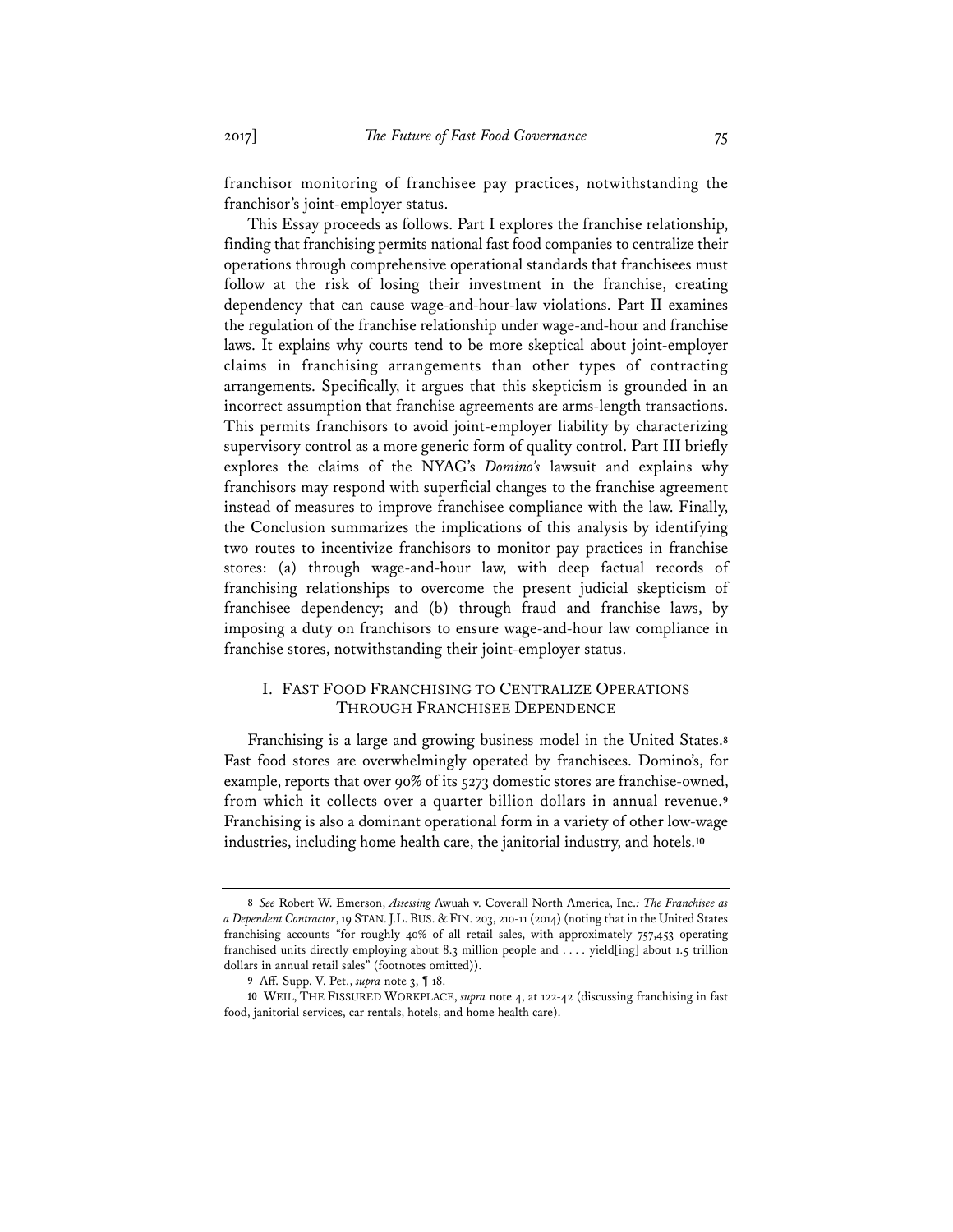Franchising permits national firms that operate through a geographically dispersed network of workplaces in the service economy to efficiently centralize operations, while controlling the costs of expanding store operations.**<sup>11</sup>** Franchising accomplishes this by shifting the cost of store operations to franchisees while imposing comprehensive operational standards that franchisees must follow to preserve their investment in the franchise.**<sup>12</sup>**

## A. *Fast Food Franchising*

Fast food franchisors build dependence into their franchise agreements, beginning with their unequal bargaining position. National fast food brands are among the largest and most sophisticated firms in the United States,**<sup>13</sup>** while their typical entering franchisees have little or no previous business experience and operate only one or two franchise stores.**<sup>14</sup>** Franchisors extend this initially superior bargaining position into the franchise relationship with incomplete contract terms that shift risk to franchisees and leave the

**<sup>11</sup>** *See* DAVID WEIL, IMPROVING WORKPLACE CONDITIONS THROUGH STRATEGIC ENFORCEMENT: A REPORT TO THE WAGE AND HOUR DIVISION 41-44 (2010) [hereinafter WEIL, STRATEGIC ENFORCEMENT] ("Franchising is also an attractive ownership form given the [fast food] industry's geographically dispersed, labor-intensive, and service-based nature. In such an industry, an enterprise's profitability is closely tied to the productivity and service delivery of its workforce. Assuring workforce productivity, in turn, requires effective management, including careful monitoring of the workplace. A large company with geographically dispersed outlets can therefore use franchising—rather than relying on company-owned and managed outlets—to better align the incentives of the franchisee, whose earnings are linked to the outlet's profitability."); WEIL, THE FISSURED WORKPLACE, *supra* note 4, at 122-29 (discussing how franchises can maintain a strong brand and minimize labor costs while expanding across wide geographic areas).

**<sup>12</sup>** *See* Robert W. Emerson, *Franchising and the Collective Rights of Franchisees*, 43 VAND. L. REV. 1503, 1509 (1990) ("Because the franchise contract usually is determined by the franchisor via a standard form agreement, . . . most of the express contractual obligations fall upon the franchisee."); David J. Kaufmann, *An Overview of the Business and Law of Franchising* 2 (Aspatore, 2013 WL 3773409, 2013) ("[T]he entire expense of developing, opening, and operating a franchised unit—buying or leasing the real estate, erecting and equipping the business premises, hiring and paying all personnel, paying for all inventory, and being financially liable for all aspects of that unit—is typically borne solely by the franchisee.").

**<sup>13</sup>** In 2014, 104 of the top five hundred franchising firms in the United States were in the fast food sector, the largest number of any sector. *See* Tracy Stapp Herold, *The Fastest-Growing Sectors in the Franchise Industry*, ENTREPRENEUR (Dec. 17, 2014), https://www.entrepreneur.com/article/240720 [https://perma.cc/HR5Y-C6JY] ("The biggest sector by far, quick-service restaurants comprise more than 20 percent of the Franchise 500®.").

**<sup>14</sup>** *See* Robert W. Emerson & Uri Benoliel, *Are Franchisees Well-Informed? Revisiting the Debate over Franchise Relationship Laws*, 76 ALB. L. REV. 193, 213-14 (2013) (reviewing empirical research and concluding that typical franchisees lack business experience and fail to read or understand the terms of franchise agreements); Kimberly A. Morrison, *An Empirical Test of a Model of Franchisee Job Satisfaction*, 34 J. SMALL BUS. MGMT. 27, 30 (1996) (noting that "only 20 percent of the sample had actually been business owners before becoming franchisees"); Elizabeth Garone, *The New Face of Franchisees*, WALL ST. J. (Aug. 19, 2013), http://www.wsj.com/articles/SB10001424127887324021104 578553580349491440 [https://perma.cc/LEX4-Z8KR] (showing that 81% of franchisees own only one unit).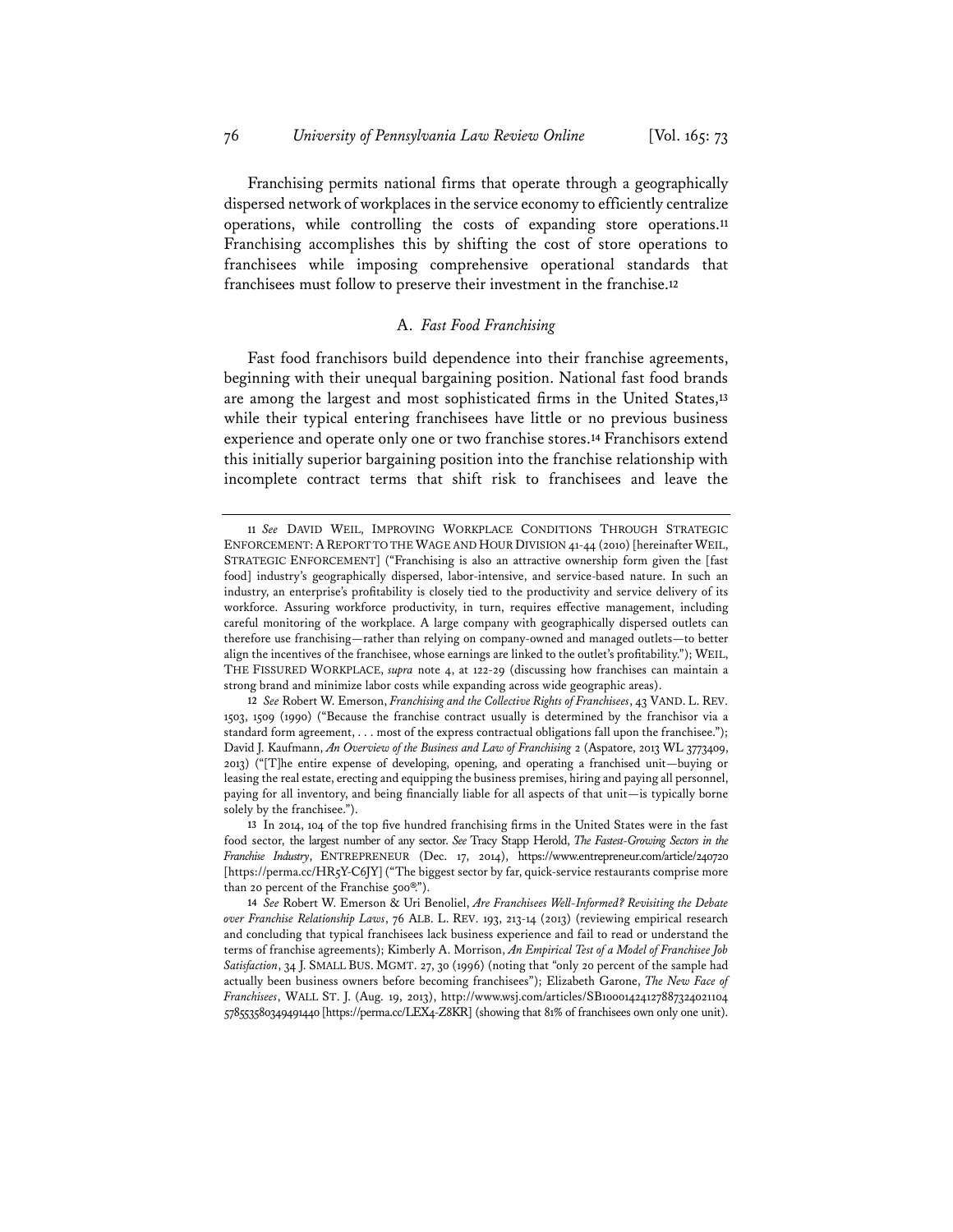franchisors' duties to franchisees undefined.**<sup>15</sup>** Franchisees must pay an initial fee, often in the hundreds of thousands of dollars, and purchase all store equipment and materials.**<sup>16</sup>** Fast food franchisors also expressly incorporate their operational standards in the franchise agreement and reserve the right to terminate the agreements of franchisees who they determine have not met these standards.**<sup>17</sup>** In contrast to the franchisees' extensive obligations, franchisors in franchise agreements offer only vague commitments to provide operational advice and guidance at the franchisors' discretion.**<sup>18</sup>**

Franchisors can thereby centralize operations with standards that routinize every part of the work required to operate a franchise store, subject to unilateral change by the franchisor.**<sup>19</sup>** Franchisors can track and monitor these performance metrics through required franchisee computer equipment.**<sup>20</sup>** Detailed operational requirements also permit franchisors to deskill and routinize management functions by setting detailed hiring and firing standards that delegate little supervisory discretion and by conducting employee trainings remotely through their required computer systems.**<sup>21</sup>**

However, unlike directly employed managers, franchisees have an interest in ignoring operational standards that impose costs on franchise stores because

**16** *See* Hadfield, *supra* note 7, at 934-35 (demonstrating that fast food franchisee fees may often exceed \$100,000); *see also* Aff. Supp. V. Pet., *supra* note 3, ¶ 22(a) (specifying that one of the terms of the Domino's Franchise Agreement is setting the "fees franchisees must pay to Domino's").

**17** Hadfield, *supra* note 7, at 970.

**18** *Id.* at 945. According to the franchise agreement annexed in the NYAG *Domino's* suit, Domino's offers franchisees operating and marketing assistance, but only at its discretion and without assuming any responsibility for the franchisees' success. *See* Aff. Supp. V. Pet., *supra* note 3, at Ex. 18 (illustrating the imbalance of power between franchisors and franchisees).

**19** *See* Hadfield, *supra* note 7, at 945 (explaining that by the 1970s, McDonald's had incorporated adherence to its entire Operations Manual as express terms of the contract). Domino's requires franchise stores to follow a nearly 800-page manual of rules. Aff. Supp. V. Pet., *supra* note 3, ¶ 23 n.6. One state appellate court called this manual "a veritable bible for overseeing a Domino's operation. . . . [That] literally leaves nothing to chance." Parker v. Domino's Pizza, Inc., 629 So. 2d 1026, 1029 (Fla. Dist. Ct. App. 1993).

**20** According to the NYAG's *Domino's* suit, the moment a franchise store employee logs an order in the system, Domino's begins a timer that measures each step of the process against its own benchmarks. Aff. Supp. V. Pet., *supra* note 3, ¶¶ 183-87.

**21** Domino's allegedly requires franchisees to reject applicants and fire employees who do not meet Domino's criminal background and motor-vehicle standards, and it trains franchise store managers to defeat unionization campaigns and to use its payroll software to lower labor expenses. *Id.* **[1** 137-46, 165-66.

**<sup>15</sup>** *See, e.g.*, Aff. Supp. V. Pet., *supra* note 3, ¶ 20 (noting that the Domino's "Franchise Agreement requires franchisees 'to fully comply with all specifications, standards and operating procedures and rules from time to time prescribed for the operation of a Domino's Pizza Store'"); *see also id.* ¶ 22 (summarizing other features of the Domino's Franchise Agreement); Hadfield, *supra* note 7, at 945 ("By 1977, the obligations of McDonald's franchisees were even more detailed. This contract ostensibly limited the parties' intent to ensuring the franchisee's compliance with those obligations, rather than to creating a set of mutual commitments. . . . In contrast, the contract left the franchisor's duties relatively undefined, a difficult-to-quantify duty to 'advise and consult.'").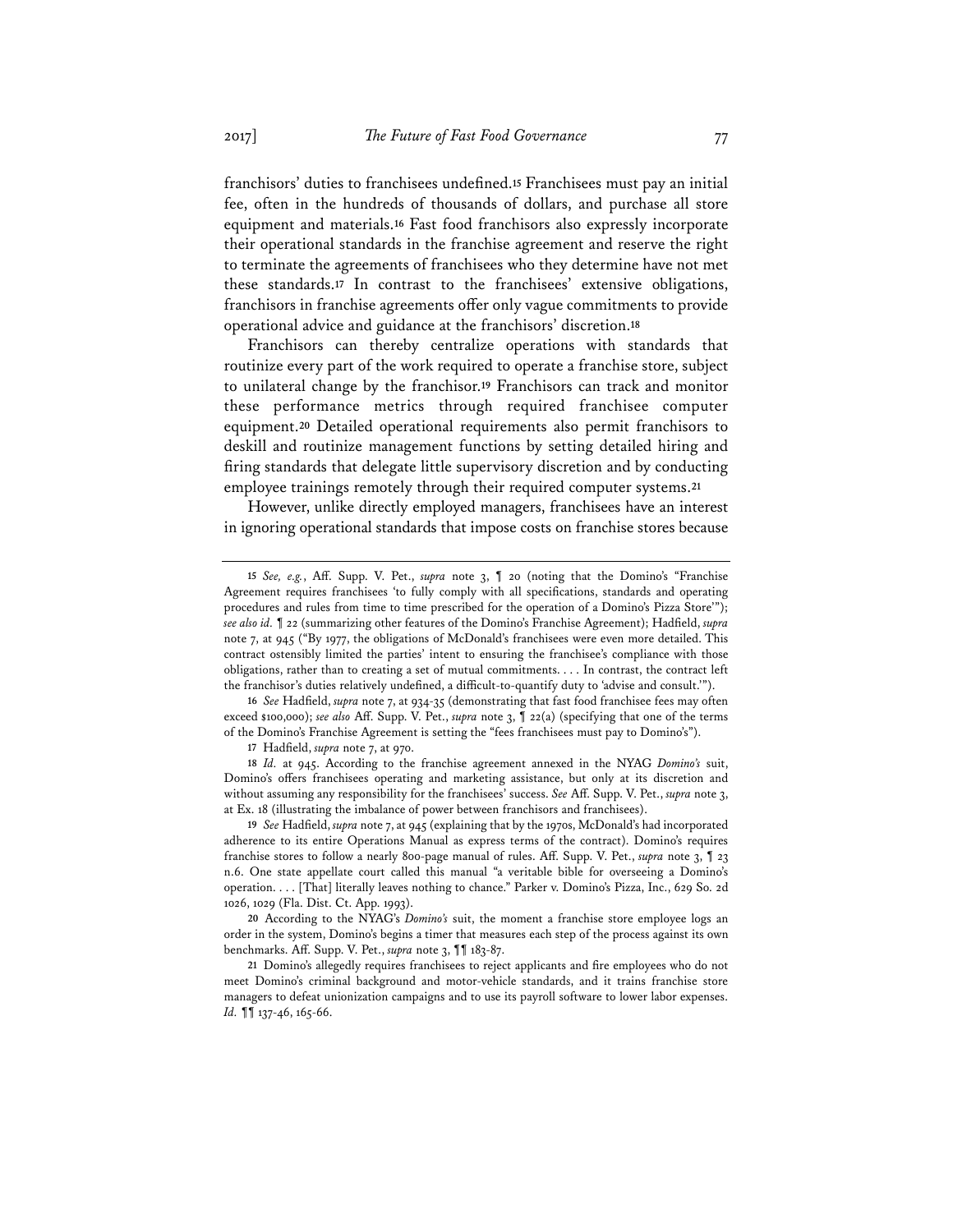franchisees may only recoup their investments in the franchise if the business is profitable.**<sup>22</sup>** Fast food franchisors address this incentive by monitoring franchisees extensively for compliance with operational standards and by terminating the franchise agreements of those who do not comply with these standards.**<sup>23</sup>** The franchisor's unilateral right to terminate a franchise agreement is a catastrophic threat to franchisees, particularly those who are undercapitalized or who have no significant work experience outside the franchise.

#### B. *The Perverse Incentives of Franchisee Dependency*

Commentators have criticized franchise law for permitting franchisors to opportunistically require exhaustive contractual specifications and impose draconian remedies for noncompliance without a corresponding obligation by franchisors to exercise reasonableness and good faith.**<sup>24</sup>** In the words of the former United States Department of Labor (DOL) Wage and Hour Division Administrator David Weil, franchisor opportunism can also "create incentives for franchisees to violate laws."**<sup>25</sup>** Franchisors condition the franchise agreement on all manner of operations *except* wage rates.**<sup>26</sup>** Since franchisors aggressively police nearly all other cost variables, suppressing employee wages is one of the few ways that franchisees can boost store profit by cutting costs.

**24** *See* Hadfield, *supra* note 7, at 950-55 (describing the "opportunism" problem created by incomplete terms in the franchise contract); Steinberg & Lescatre, *supra* note 23, at 178-81 (reviewing the interplay of antitrust law and franchises and concluding that, "[u]nconstrained by principles of antitrust or agency, franchisors are free to take opportunistic advantage of franchisees . . . .").

**26** *See* Lagarias, *supra* note 23, at 137-38 (discussing various franchise obligations and provisions included in typical franchise agreements without mentioning wage rate requirements).

**<sup>22</sup>** *See* Hadfield, *supra* note 7, at 950 ("A franchisee wants to maximize her profits from the operation of the outlet; she does not wish to undertake any efforts or expenditures that will not compensate the undertaking."); MinWoong Ji & David Weil, *The Impact of Franchising on Labor Standards Compliance*, 68 INDUS. & LAB. REL. REV. 977, 979-82 (2015) (arguing that "franchisees are more likely not to comply with labor standards regulations than comparable restaurants owned by franchisors" because they are less likely to be caught, as they own fewer establishments, and that they "will always receive a lower profit per unit than a comparable company-owned establishment" because of owing the franchise fee, and they have less stake in the brand and "face lower incentives to pay an efficiency wage and greater incentive to directly supervise workers who may be of lower productivity").

**<sup>23</sup>** *See* Peter C. Lagarias, *Franchising in California: Uniformity in California Franchise Agreements*, 21 FRANCHISE L.J. 136, 138 (2002) (noting that franchise agreements include termination clauses that permit termination for failing to meet the franchisor's standards, violating the franchise agreement or violating any law, statute, or violation); Paul Steinberg & Gerald Lescatre, *Beguiling Heresy: Regulating the Franchise Relationship*, 109 PENN ST. L. REV. 105, 198-216 (2004) (describing complaints by franchisees of onerous inspection requirements and unjustified franchise terminations). According to testimony by a Domino's representative and Domino's business records, it reserves the right to terminate the franchise agreement of any franchisee who does "anything that would reflect poorly" on the brand. Aff. Supp. V. Pet., *supra* note 3, ¶ 23. It has terminated approximately fifty franchise agreements in New York State over a four-year period. *Id.* ¶ 176.

**<sup>25</sup>** WEIL, THE FISSURED WORKPLACE, *supra* note 4, at 9.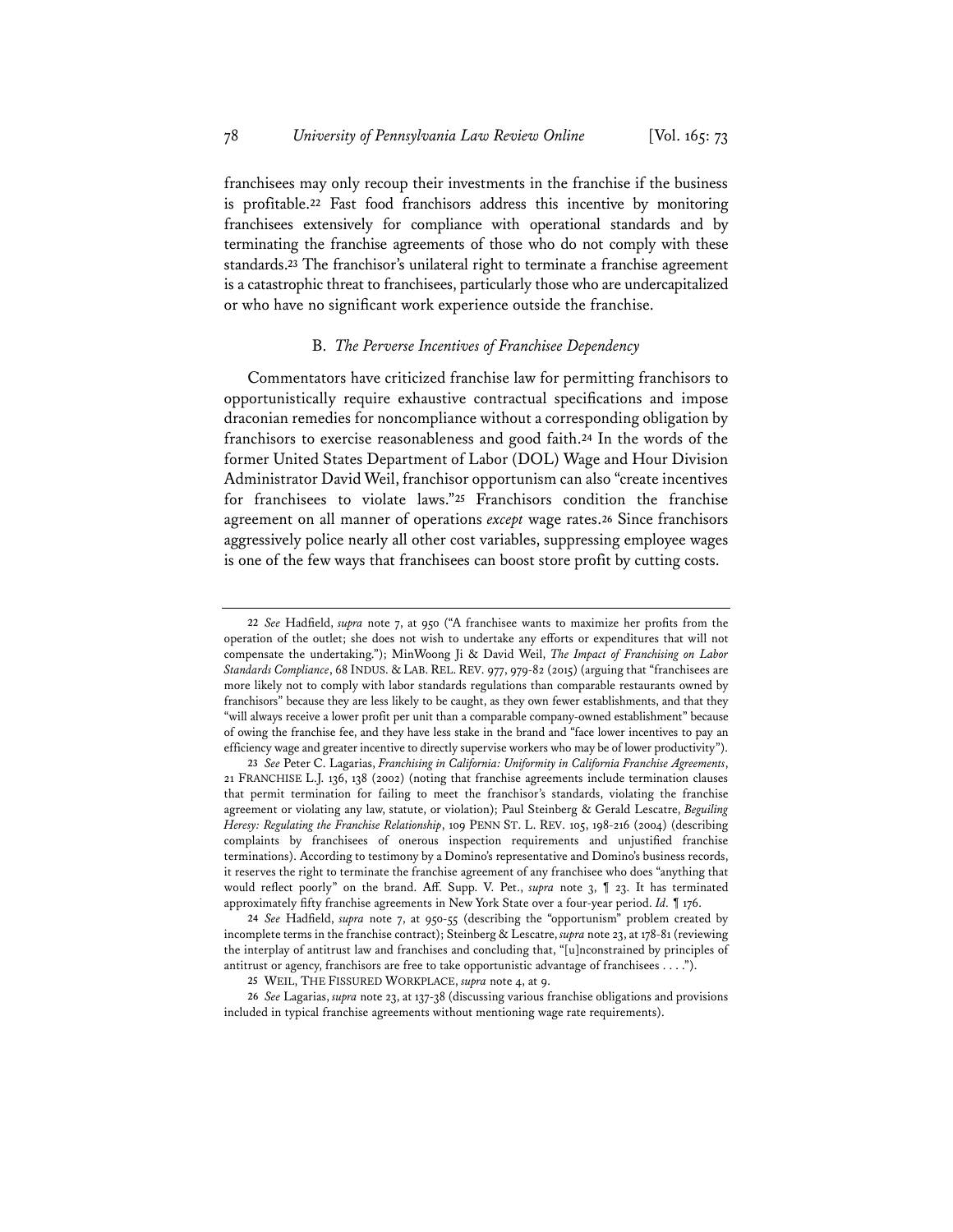Studies have shown that franchising is correlated with wage-and-hour law violations in fast food stores. David Weil, comparing DOL investigations of fast food franchisee– and franchisor-owned stores, found that "[t]he probability of noncompliance is about 24% higher among franchisee-owned outlets than among otherwise similar company-owned outlets."**<sup>27</sup>** This finding is consistent with the allegation in the NYAG's *Domino's* suit that most franchisees in New York State report wage rates to Domino's that violate wage-and-hour laws. **<sup>28</sup>**

The franchisor's incentive to impose operational requirements without a corresponding obligation to act in the franchisees' benefit can cause these violations. Domino's, for example, allegedly provides franchisees with a "Payroll Report" that automatically calculates owed wages to use for payroll.**<sup>29</sup>** But, according to the NYAG's Domino's suit, this Payroll Report systematically underreports wages owed to franchise store employees.**<sup>30</sup>** It is allegedly "impossible" for a franchisee to know that the Payroll Report underreports owed wages because it only provides gross owed wages without showing the underlying calculations.**<sup>31</sup>** Domino's has allegedly been aware of flaws in the Payroll Report since 2007 but did not fix the flaws or inform the franchisees about them.**<sup>32</sup>**

It is difficult to imagine a franchisor allowing its own store managers to use a flawed payroll system that underreported owed wages. That Domino's allegedly allowed its franchisees to do so for nearly a decade demonstrates the need for greater franchisor accountability.

**<sup>27</sup>** WEIL, THE FISSURED WORKPLACE, *supra* note 4, at 131-32; *see also* MinWoong Ji & David Weil, *Does Ownership Structure Influence Regulatory Behavior? The Impact of Franchising on Labor Standards Compliance* 3 (Bos. Univ. Sch. of Mgmt., Working Paper No. 2010-21, 2009) (noting that investigations have found on average \$4,265 more back wages owed at franchise stores than at comparable company-owned outlets on average).

**<sup>28</sup>** Aff. Supp. V. Pet., *supra* note 3, ¶ 34.

**<sup>29</sup>** *Id.* ¶¶ 91-118. Domino's alleges that it has recently restricted access to the Payroll Report for franchisees in New York State. Memorandum in Opposition to Verified Petition at 13, People v. Domino's Pizza, Inc., No. 450627/2016 (N.Y. Sup. Ct. Dec. 9, 2016).

**<sup>30</sup>** Aff. Supp. V. Pet., *supra* note 3, ¶¶ 91-118. According to the NYAG's *Domino's* suit, the Payroll Report contains flaws that cause it to report owed wages that violate federal and state wage-and-hour law in (1) underreporting owed overtime for those employees who work in more than one franchise store; (2) underreporting the overtime wages owed to delivery employees whose franchisees claim a "tip credit" by multiplying 1.5 times the reduced, tipped rate, instead of the minimum wage; and (3) failing to track nontipped work when the franchisee claims a tip credit. *Id.* ¶¶ 99-111.

**<sup>31</sup>** *Id*. ¶ 197.

**<sup>32</sup>** *Id*. ¶¶ 98-114.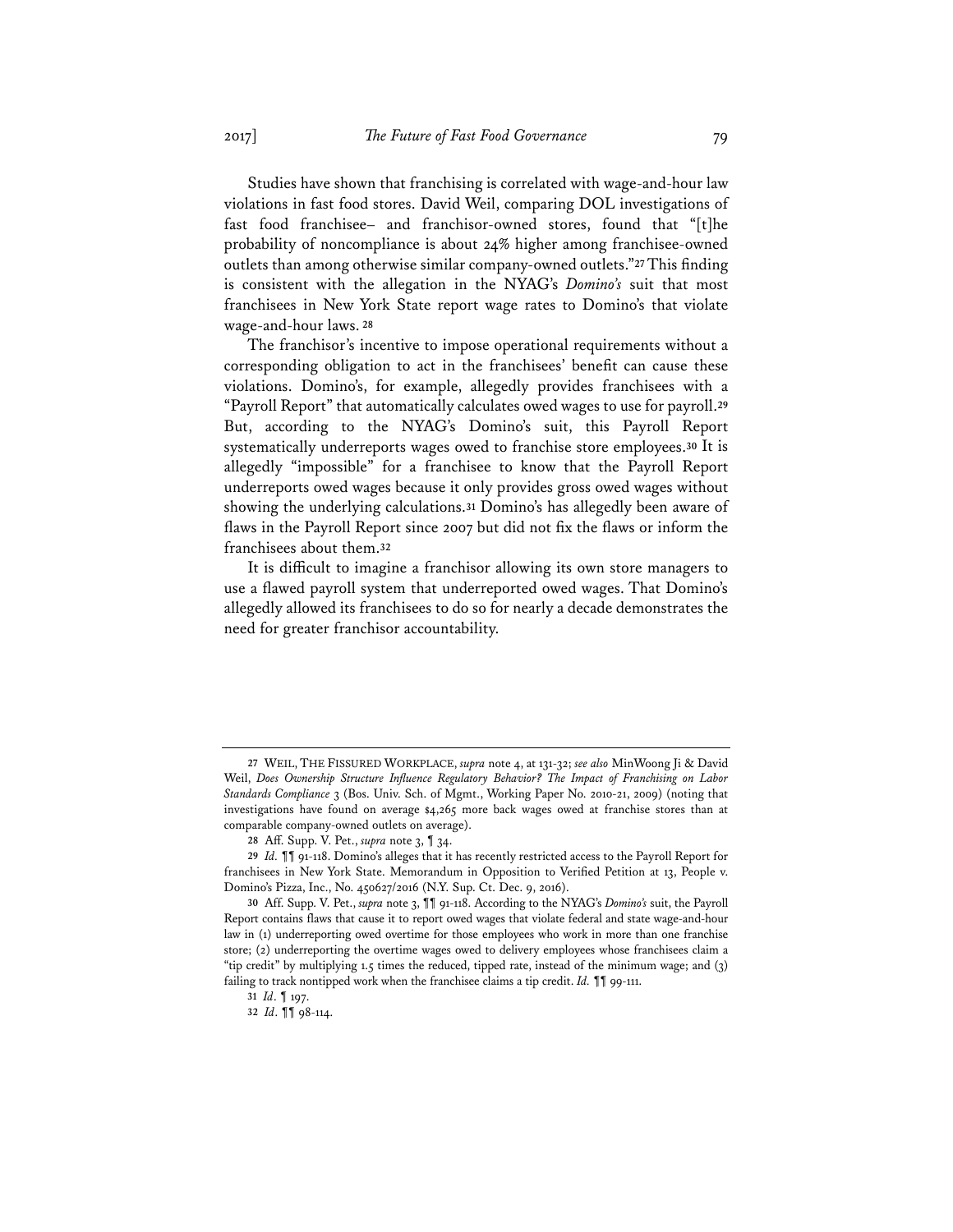#### II. DEFEATING FRANCHISOR ACCOUNTABILITY BY CHARACTERIZING SUPERVISORY CONTROL AS QUALITY CONTROL

Where labor contractors and their employees in low-wage industries economically depend upon a lead firm for work, the lead firm can be held liable as a joint employer.**<sup>33</sup>** But historically, courts have been reluctant to find that franchisors jointly employ franchise employees. This is anomalous because the economic dependence of the franchisee's employees is not functionally different from employees of any other labor contractor. A review of joint-employer claims against fast food franchisors reveals that this anomaly stems from the incorrect assumption that a franchise agreement is arms-length. This assumption permits franchisors to sweep supervisory control into franchise agreements by characterizing supervision as "operational" or "quality" control to defeat franchisor joint-employer claims.

Dependency defines the outer boundary of franchisor responsibility for franchise store employees; it separates independent contractor relationships from employee status under wage-and-hour laws and true arms-length transactions from ones of trust, in which a heightened duty is owed.**<sup>34</sup>** But despite the dependency woven into the franchise relationship, courts considering franchise law and joint-employer claims historically have greeted claims of franchisor supervisory control with skepticism.**<sup>35</sup>**

Franchise law does not impose a special duty on franchisors outside of requiring good faith in franchise terminations,**<sup>36</sup>** which cannot override the express provisions of a franchise agreement.**<sup>37</sup>** Most courts find that this duty is met so long as the franchisor discloses all known, material terms in the franchise agreement and exercises good faith in its exercise of franchise termination provisions.**<sup>38</sup>** In effect, absent fraud or bad faith in franchise termination, the

**<sup>33</sup>** *See infra* note 45 and accompanying text.

**<sup>34</sup>** *See* Robert W. Emerson, *Franchise Contract Interpretation: A Two-Standard Approach*, 2013 MICH. ST. L. REV. 641, 668-71 (noting that a franchisee's dependency upon the franchisor can establish a fiduciary duty); Julia Tomassetti, *The Contracting/Producing Ambiguity and the Collapse of the Means/Ends Distinction in Employment*, 66 S.C. L. REV. 315, 334 (2014) (explaining how, in deciding whether an employee–employer relationship exists, many courts ask "whether the worker or contractor is 'economically dependent' on the alleged employer").

**<sup>35</sup>** *See infra* notes 53–55 and accompanying text.

**<sup>36</sup>** *See* Boat & Motor Mart v. Sea Ray Boats, Inc., 825 F.2d 1285, 1292 (9th Cir. 1987) ("The California Franchise Relations Act has not imposed additional fiduciary duties on the franchisor."); Murphy v. White Hen Pantry Co., 691 F.2d 350, 354-56 (7th Cir. 1982) (noting that the franchisor owed no fiduciary duty to the franchisee outside of termination); *cf.* Arnott v. Am. Oil Co., 609 F.2d 873, 881-84 (8th Cir. 1979) (reasoning that "[i]nherent in a franchise relationship is a fiduciary duty," but describing that duty as merely requiring good faith and fair dealing).

**<sup>37</sup>** Robert W. Emerson, *Franchise Contract Clauses and the Franchisor's Duty of Care Toward Its Franchisees*, 72 N.C. L. REV. 905, 929 (1994).

**<sup>38</sup>** *See, e.g.*, Atl. Richfield Co. v. Razumic, 390 A.2d 736, 741-43 (Pa. 1978) (holding that franchisors may not terminate franchise agreements arbitrarily but otherwise owe no special duty to franchisees).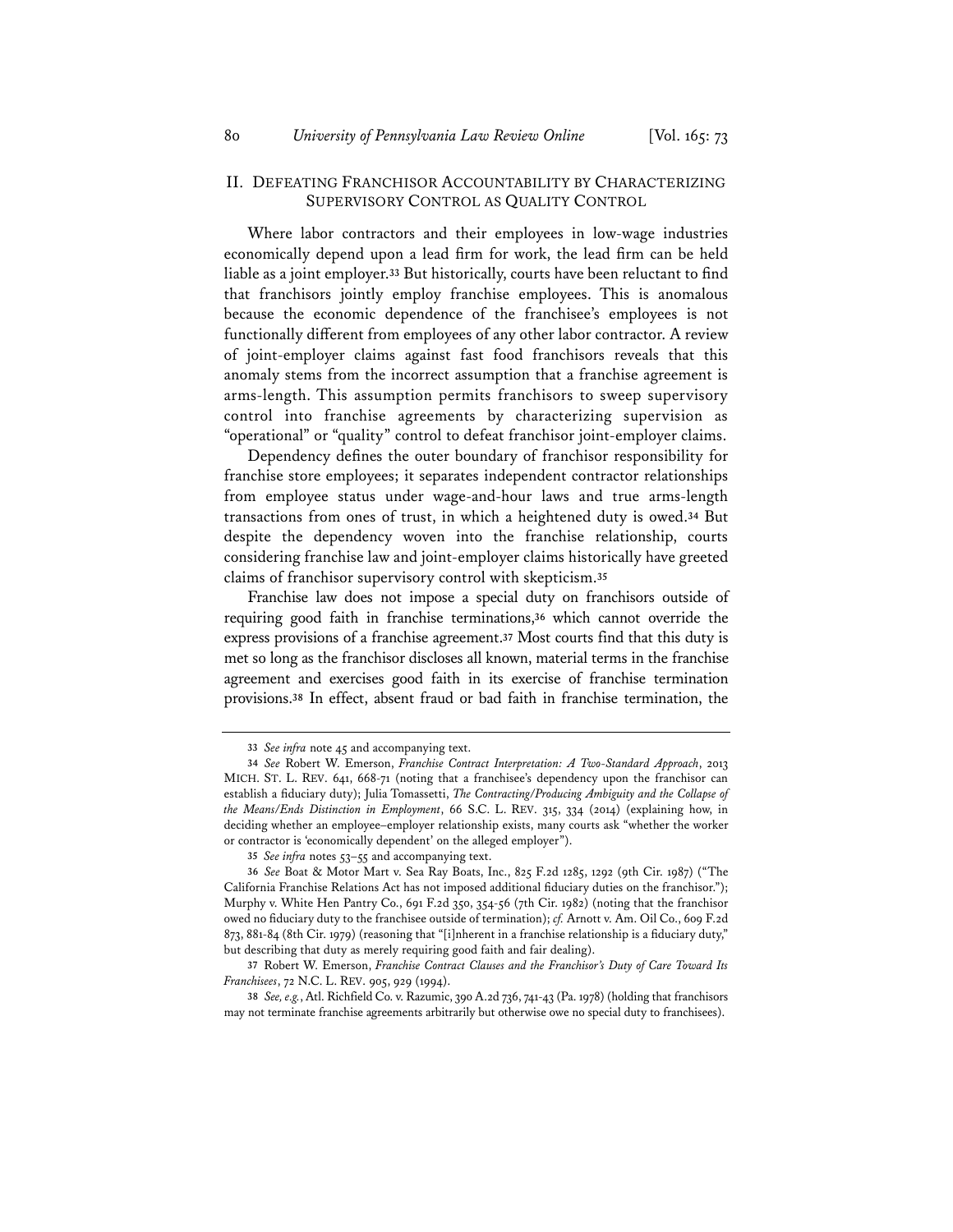franchise relationship is governed by the franchise agreement, in which franchisors can disclaim all responsibility for franchisee employees.**<sup>39</sup>**

Wage-and-hour laws are a different story, or they should be. The Fair Labor Standards Act (FLSA),**<sup>40</sup>** like New York Labor Law and many other state wage-and-hour laws, broadly defines the employment relationship as one in which a person or entity "suffer[s]" or "permit[s]" an individual to work,**<sup>41</sup>** and an employee may have multiple employers who are jointly responsible for wage-and-hour-law compliance.**<sup>42</sup>** The "striking breadth"**<sup>43</sup>** of this definition is meant to protect vulnerable workers by extending liability to the lead firms on which the employees economically depend.**44** Under wageand-hour laws, courts assign liability to joint employers where the "economic reality" shows that the employee is dependent on the putative joint employer.**<sup>45</sup>**

Courts have applied this doctrine in a variety of industries to assign liability to lead firms as joint employers despite a lack of direct supervision. For example, the Ninth Circuit applied the doctrine to the agriculture industry in *Torres-Lopez v. May*,**<sup>46</sup>** and the Second Circuit did the same to the garment industry in *Zheng v. Liberty Apparel Co*.**<sup>47</sup>** In addition to the extent of direct control, such as on-site supervision and assigning wage rates, these courts have reviewed evidence of joint employment across two additional dimensions: (1) *indirect supervision* over the employee, such as supervisory

**40** 29 U.S.C. § 201 (2012).

**41** *Id.* § 203(g). Many state laws, including New York Labor Law, define the employment relationship in a similarly broad manner. *See, e.g.*, N.Y.COMP.CODES R. & REGS. tit. 12, § 142-2.14(a) ("*Employee* means any individual employed, suffered or permitted to work by an employer, except as provided below.").

**43** Nationwide Mut. Ins. Co. v. Darden, 503 U.S. 318, 326 (1992).

**44** *See* Reyes v. Remington Hybrid Seed Co., 495 F.3d 403, 405, 408 (7th Cir. 2007) (holding that migrant workers of a subcontractor—who were "furnished only dilapidated and overcrowded housing" and were "not fully compensate[d]"—were also employees, under the FLSA, of the seed company that had contracted with the subcontractor); Bruce Goldstein et al., *Enforcing Fair Labor Standards in the Modern American Sweatshop: Rediscovering the Statutory Definition of Employment*, 46 UCLA L. REV. 983, 1043-48, 1094-99 (1999) (tracing the origins of the "suffer" and "permit" language to early twentieth century laws meant to protect a particularly vulnerable class—child laborers).

**45** *See, e.g.*, Rutherford Food Corp. v. McComb, 331 U.S. 722, 729-30 (1947) (finding that a slaughterhouse jointly employed de-boners—despite labeling them as independent contractors—because of its occasional supervision of the de-boners, evidence that the de-boners depended on the slaughterhouse for their schedules and income, and their performance of routine line-jobs that the slaughterhouse integrated into its production process).

**<sup>39</sup>** Domino's, for example, opposes the NYAG's claims of franchisee dependence by reference to the franchise agreement, which characterizes franchisees as "independent contractor[s]" who can, subject to compliance with the terms of the franchise agreement, "operate their stores as they see fit" and are solely responsible for compliance with the law. Memorandum in Opposition to Verified Petition, *supra* note 29, at 5-6.

**<sup>42</sup>** 29 U.S.C. § 203(d); 29 C.F.R. § 791.2(a) (2016).

**<sup>46</sup>** 111 F.3d 633, 645 (9th Cir. 1997).

**<sup>47</sup>** 355 F.3d 61, 79 (2d Cir. 2003).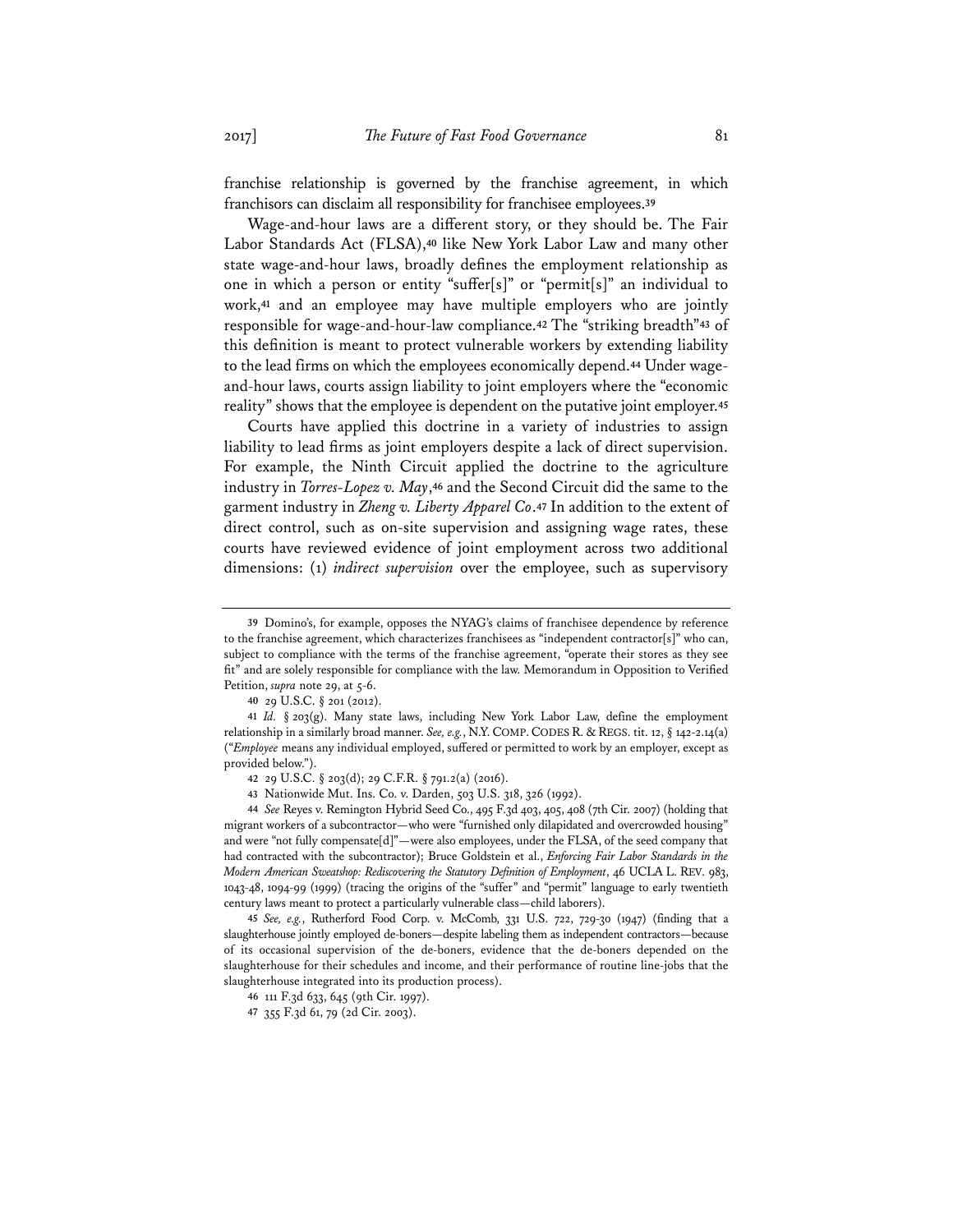control embedded in operational standards; and (2) *nonsupervisory dependence*, or evidence of economic dependence separate from supervision, such as the extent to which an employee performs routine, unskilled work that is integrated into the production process.For instance, the Ninth Circuit in *Torres-Lopez* found that a grower jointly employed pickers because it controlled the harvest schedule and total workers needed, owned the premises and equipment, permitted the contract to pass from one labor contractor to the next with no material changes, the workers had no business organization that shifted from one unit to another, and the work—picking cucumbers—was integral to the production process.**<sup>48</sup>** Similarly, the Second Circuit in *Zheng* vacated a trial court's determination that a garment manufacturer did not jointly employ its labor contractor's employees because it failed to consider evidence of indirect supervision and nonsupervisory dependency.**<sup>49</sup>** Following this and similar precedent, lower courts have considered indirect supervision and nonsupervisory dependence in joint-employer claims under wage-and-hour law in a variety of industries.**<sup>50</sup>** In one recent and illustrative FLSA case, the Central District of California denied Wal-Mart's partial motion for summary judgment in *Carrillo v. Schneider Logistics Trans-Loading & Distribution, Inc*., finding genuine issues of material fact as to whether Wal-Mart jointly employed the employee of a warehouse operator where there was little evidence of direct control.**<sup>51</sup>** Specifically, the court found that Wal-Mart indirectly supervised the warehouse operator through "operating metrics," including specific productivity goals for each hour of work, suggestions about how to improve the efficiency of the work, and detailed audits that, if they revealed deficiencies, required the warehouse operator to provide a written action plan along with corrective action.**<sup>52</sup>**

In contrast to this line of subcontractor cases, courts considering FLSA claims against franchisors often reject indirect supervision and nonsupervisory dependence as grounds for a joint-employer determination. In *Singh v. 7-Eleven, Inc.*, for example, another California federal court held that employees of a franchise convenience store were not jointly employed by the franchisor.**<sup>53</sup>** The Fifth Circuit in *Orozco v. Plackis* discounted indirect supervision by

**<sup>48</sup>** 111 F.3d at 640-41.

**<sup>49</sup>** 355 F.3d at 70-72.

**<sup>50</sup>** *See, e.g.*, Greenawalt v. AT&T Mobility LLC, 642 F. App'x 36, 38-40 (2d Cir. 2016) (vacating judgment that dismissed a joint-employer claim by security guards); Velez v. New Haven Bus Serv., Inc., No. 3:13-19, 2015 WL 75361, at \*6 (D. Conn. Jan. 6, 2015) (denying defendant Yale University summary judgment on a claim that it jointly employs bus drivers); Ansoumana v. Gristede's Operating Corp., 255 F. Supp. 2d 184, 196 (S.D.N.Y. 2003) (granting summary judgment to delivery workers, finding that a pharmacy jointly employed them).

**<sup>51</sup>** No. 2:11-8557, 2014 WL 183956, at \*3 (C.D. Cal. Jan. 14, 2014).

**<sup>52</sup>** *Id.* at \*3-4.

**<sup>53</sup>** No. 05-4534, 2007 WL 715488, at \*3-6 (N.D. Cal. Mar. 8, 2007).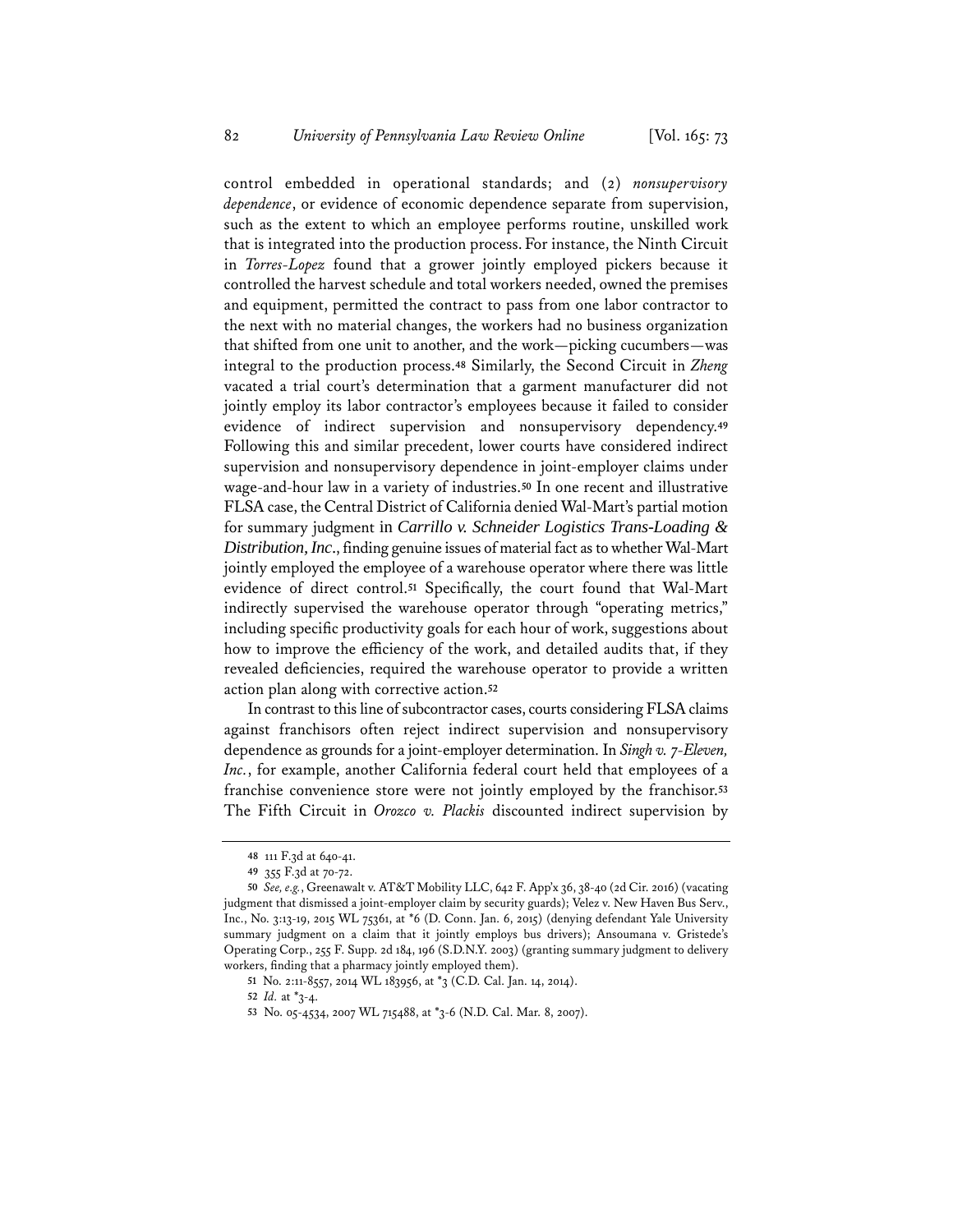holding in favor of a fast food franchisor in a joint-employer FLSA claim.**<sup>54</sup>** In *Reese v. Coastal Restoration and Cleaning Services, Inc.*, a Mississippi federal court dismissed evidence of indirect supervision and rejected a franchisor joint-employer claim in the janitorial industry.**<sup>55</sup>**

In each of these cases, the courts rejected evidence of indirect supervision similar to evidence found sufficient to establish a joint-employer relationship in *Carrillo*. The courts in *Orozco*, *Reese*, and *Singh* minimized the required selection, supervision, and training standards similar to those found probative of indirect supervision in *Carrillo*.**<sup>56</sup>** Whereas the court in *Carrillo* found that Wal-Mart's "suggestions" to improve the warehouse operation evidenced nonsupervisory dependence because of the expectation that the operator would follow the recommendations,**<sup>57</sup>** *Orozco* merely found irrelevant, "non-binding" advice.**<sup>58</sup>**

What accounts for this difference? Employment scholars have offered different theories to explain the inconsistent outcomes reached by courts considering employment status controversies. Marc Linder criticizes the judiciary's failure to consider FLSA's remedial statutory purpose, which leads courts to apply various factors formalistically instead of searching the record to discern the economic reality of the work relationship.**<sup>59</sup>** Katherine Stone locates this resistance to change in the nature of work itself, finding that the traditional factors showing economic dependence in industrialized work settings do not translate well into a post-industrial work relationship.**<sup>60</sup>**

To be sure, statutory purposelessness and confusion about how to apply a doctrine developed in the 1940s to post-industrial work relations helps to

**<sup>54</sup>** 757 F.3d 445, 449-52 (5th Cir. 2014).

**<sup>55</sup>** No 1:10-36, 2010 WL 5184841, at \*3-5 (S.D. Miss. Dec. 15, 2010).

**<sup>56</sup>** *See Orozco*, 757 F.3d at 451-52 (concluding that a franchisor did not supervise or control its franchisee's work schedule and conditions, despite evidence that the franchisor trained employees, and further concluding that a provision in the franchise agreement requiring the franchisee to meet the franchisor's standards did not suffice to establish indirect control); *Reese*, 2010 WL 5184841, at \*4 (concluding that a franchisor did not exercise authority in hiring and firing employees, despite the franchisor's background-check requirement, and that the franchisor did not exercise supervision and control of the work schedule and conditions, despite a provision in the franchise license agreement requiring "vehicles, equipment, supplies, cleaning products, uniforms, computer hardware and software" to meet the franchisor's standards); *Singh*, 2007 WL 715488, at  $*$ 3 (concluding that the franchisor was not a joint employer, despite evidence that "employees were subject to the terms and conditions of the training, on-going training, and satisfaction of 7-Eleven service standards," the franchisor imposed various operational standards on the store, and the franchisor provided payroll services).

**<sup>57</sup>** *Carillo*, 2014 WL 183956, at \*8.

**<sup>58</sup>** *Orozco*, 757 F.3d at 449; *see also* Ochoa v. McDonald's Corp., 133 F. Supp. 3d 1228, 1238 (N.D. Cal. 2015) (discounting McDonald's staffing "advice" to store managers outside the franchisee's presence).

**<sup>59</sup>** Marc Linder, *Dependent and Independent Contractors in Recent U.S. Labor Law: An Ambiguous Dichotomy Rooted in Simulated Statutory Purposelessness*, 21 COMP. LAB. L. & POL'Y J. 187, 207-08 (1999).

**<sup>60</sup>** Katherine V.W. Stone, *Rethinking Labour Law: Employment Protections for Boundaryless Workers*, *in* BOUNDARIES AND FRONTIERS OF LABOUR LAW 155, 162-75 (Guy Davidov & Brian Langille eds., 2006).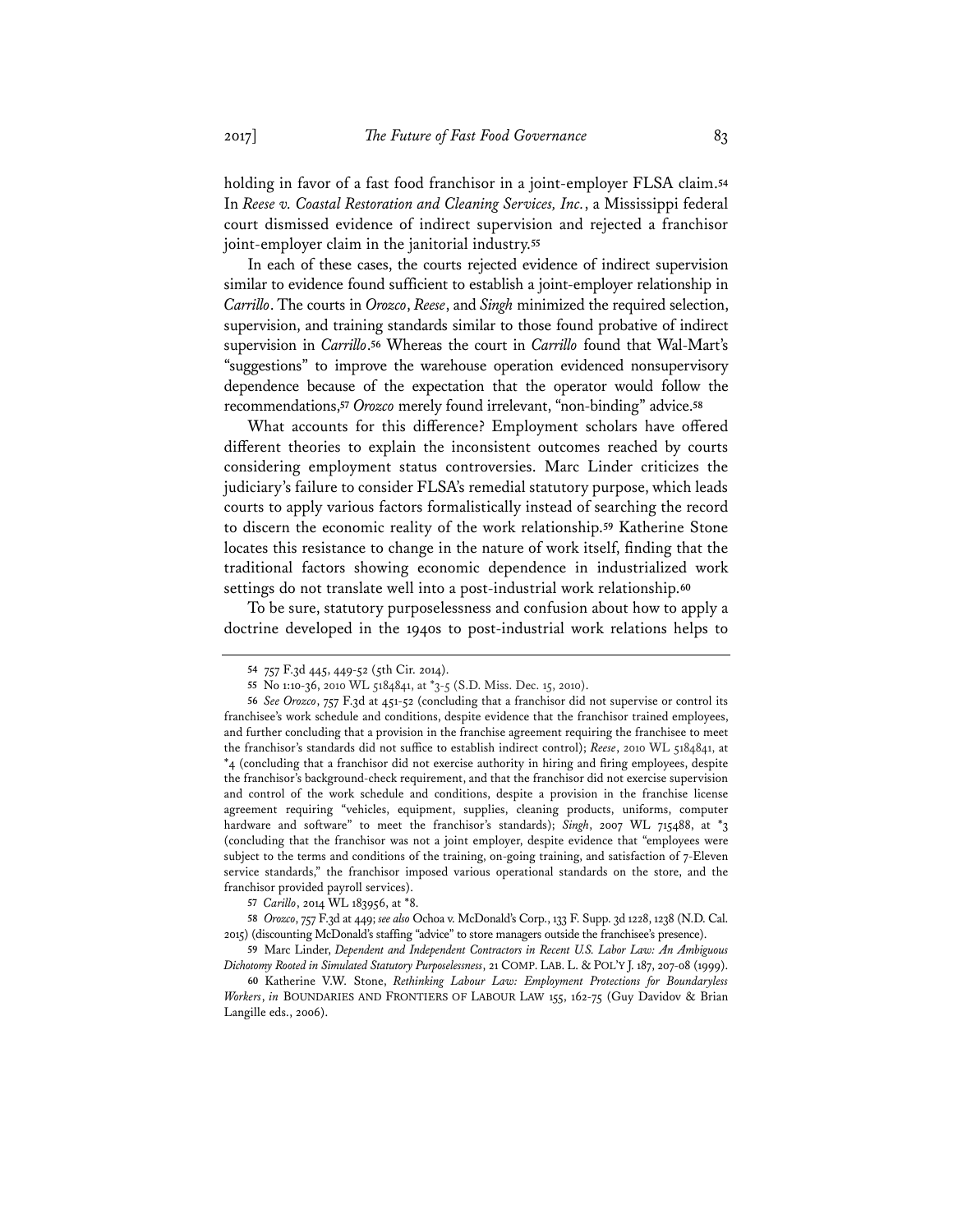account for the malleability of the FLSA joint-employer test. Some courts have narrowly construed the joint-employer doctrine for jobs that cannot be easily analogized to the mass production work of the industrial era,**<sup>61</sup>** while other courts, including the court in *Carrillo*, have grounded their broad application of the joint-employer doctrine in the industrial nature of the work.**<sup>62</sup>** But the failure to consider statutory purpose does not explain why the joint-employer doctrine is consistently applied more narrowly in the franchising context. Jobs performed by fast food workers are as analogous to industrial work as those jobs performed by agricultural, garment, and warehousing workers. In these latter cases, courts have broadly applied the economic realities test. Not so in the franchising context.

The courts' consideration of indirect supervision in *Torres-Lopez*, *Zheng*, and *Carrillo* but not in franchising cases like *Orozco*, *Reese*, and *Singh* appears grounded primarily in the mistaken assumption that the franchise relationship is an arms-length transaction. This assumption pervades franchising cases, extending well beyond wage-and-hour law. "Franchising is different," reasoned the California Supreme Court in *Patterson v. Domino's Pizza, LLC*,**<sup>63</sup>** a state sexual harassment case, because "[t]he franchisee is often an entrepreneurial individual who is willing to invest his time and money, and to assume the risk of loss, in order to own and profit from his own business."**<sup>64</sup>** The franchise agreement, accordingly, reflects an arms-length relationship that seeks to establish uniform quality standards "for the benefit of both parties."**<sup>65</sup>** As explained in Part I, this assumption is incorrect: franchisees are generally not independent entrepreneurs but rather dependent contractors. As a result, the franchise agreement is often an incomplete contract that primarily benefits the franchisor. And this incorrect assumption can lead courts to dismiss the

**<sup>61</sup>** *See, e.g.*, *In re* Enter. Rent-A-Car Wage & Hour Emp't Practices Litig., 683 F.3d 462, 471 (3d Cir. 2012) (applying only direct control factors to a joint-employer claim by a car rental company's sales managers).

**<sup>62</sup>** In *Carrillo*, for example, the court reasoned that "the manual labor performed by plaintiffs . . . is sufficiently analogous to the [agricultural] labor in *Torres-Lopez* such that the combined application of the [indirect supervision and nonsupervisory dependency] factors is appropriate." 2014 WL 183956, at \*11; *see also* Reyes v. Remington Hybrid Seed Co., 495 F.3d 403, 408 (7th Cir. 2007) (finding agricultural workers to be jointly employed by a seed company and a labor contractor because "[e]verything the Court said" about work performed by deboners in *Rutherford* is true about plaintiffs' work); Ansoumana v. Gristede's Operating Corp., 255 F. Supp. 2d 184, 193-95 (S.D.N.Y. 2003) (finding that a pharmacy jointly employed delivery workers because their work was sufficiently analogous to work performed by deboners in *Rutherford*, as well as agricultural and garment workers in other cases).

**<sup>63</sup>** 333 P.3d 723 (Cal. 2014).

**<sup>64</sup>** *Id.* at 732, 734. The state law claim in *Patterson* differs from most wage-and-hour laws in requiring a showing of day-to-day supervision to sustain a joint-employer finding. *Id.* at 740.

**<sup>65</sup>** *Id.* at 738. Domino's relies on the reasoning in *Patterson* to argue that "the implementation and enforcement of [quality control] standards does not make a franchisor a joint employer." Memorandum in Opposition to Verified Petition, *supra* note 29, at 17.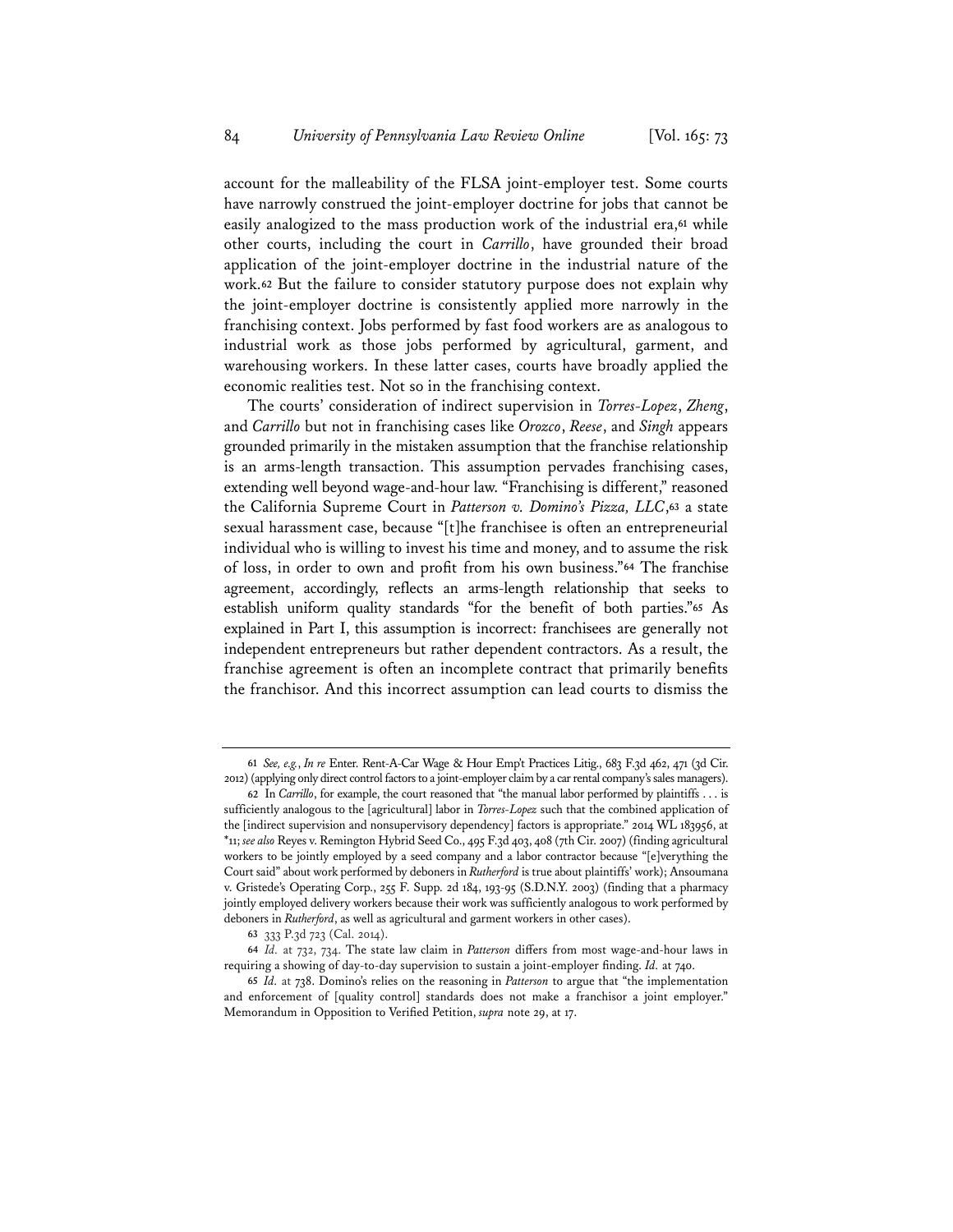supervisory authority reserved to the franchisor in the franchise agreement as a form of quality control.**<sup>66</sup>**

Julia Tomassetti makes a related critique of the test for determining employment or independent contractor status, distinguishing between control over the means of the work and control over the end result.**<sup>67</sup>** For Tomassetti, the flaw in this test is that, unlike in a standard contract, performance is never complete in an employment agreement.**<sup>68</sup>** As a result, all terms can point toward either control over the means or ends. Contractual nonrenewal rights, for example, can either constitute evidence of a right to discipline—which shows an employment relationship—or the completion of a contract term—which shows an independent contractor agreement. In conflating the means of production with its end, courts fail to find a distinction with a difference.**<sup>69</sup>**

The courts in *Singh*, *Reese*, and *Orozco* evoked a similarly empty distinction between supervisory and quality controls in the franchise agreement. Each of these courts discounted evidence of supervisory control that served the franchisor's interest in operational, or quality, control.**<sup>70</sup>** These cases, then,

**<sup>66</sup>** *See Patterson*, 333 P.3d at 739 (dismissing evidence other than direct control because "[a]ny other guiding principle would disrupt the franchise relationship"); *see also, e.g.*, Ochoa v. McDonald's Corp., 133 F. Supp. 3d 1228, 1235-39 (N.D. Cal. 2015) (disregarding "the welter of" facts showing McDonald's "strength as a franchisor"—including its power to unilaterally sanction the franchisee and terminate the franchise agreement, give "recommendations" about "crew scheduling and staffing," utilize extensive monitoring, require training, and use scheduling and payroll programs—as evidence of an employment relationship); Vann v. Massage Envy Franchising LLC, 13-2221, 2015 WL 74139, at \*8 (S.D. Cal. Jan. 6, 2015) (discounting evidence of franchisor control over franchise store services and customer interactions as "policies to assist in brand uniformity"); Reese v. Coastal Restoration & Cleaning Servs., Inc., No 1:10-36, 2010 WL 5184841, at \*5 (S.D. Miss. Dec. 15, 2010) (noting that a contractual provision in the franchise agreement "is simply one of the quality control standards" imposed by the franchisor and that it "does not show that [the franchisor] has power to control hiring/firing of [franchisee] employees"). Although the Second Circuit in *Zheng* distinguished between supervisory and quality control, it held that purported quality control that affects employee schedules is a form of supervisory control. *See* 355 F.3d 61, 75 (2d Cir. 2003) ("[I]n cases in which the purported joint employees worked exclusively or predominantly for the purported joint employer. . . . [T]he joint employer may *de facto* become responsible, among other things, for the amount workers are paid and for their schedules, which are traditional indicia of employment.").

**<sup>67</sup>** Tomassetti, *supra* note 34, at 336-39, 357-62. As demonstrated by a recent Ninth Circuit case, this test is intended to distinguish bona fide independent contractor relationships, which only impose requirements on the end product or service, from those permitting control over the manner in which the work is performed. *See* Alexander v. FedEx Ground Package Sys., Inc., 765 F.3d 981, 989-90, 993 (9th Cir. 2014) (holding that FedEx employed drivers that it labeled independent contractors because it not only controlled the "results" of customer deliveries but also the means, including driver appearance standards and schedules).

**<sup>68</sup>** Tomassetti, *supra* note 34, at 355-56.

**<sup>69</sup>** *Id.* at 356-57.

**<sup>70</sup>** *See Reese*, 2010 WL 5184841, at \*4 (finding that a background check "is simply one of the quality control standards [the franchisor] requires as a condition to granting a franchise for the use of its system, trade name, service marks, trademarks, *etc*."); Singh v. 7-Eleven, Inc., No. 05-04534, 2007 WL 715488,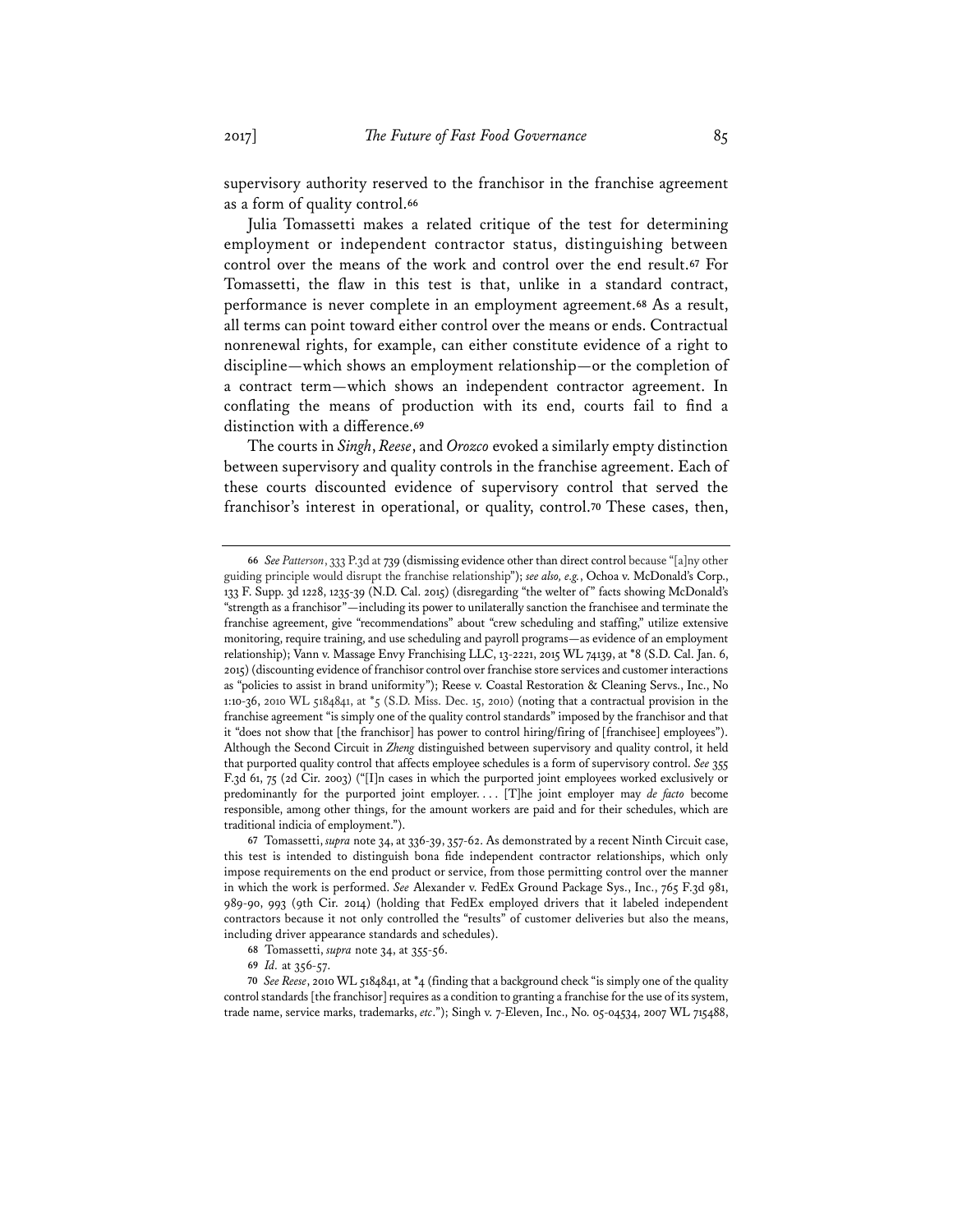appear to turn on whether this dependence serves the interest of franchisors rather than the degree of dependence by the franchisees' employees on the franchisors. This is circular reasoning. Franchisors have an interest in *all* manners of franchisee dependence on the franchisor, including dependence achieved through indirect supervision of franchise store employees. By sweeping supervisory control into the franchise agreement under the guise of an arms-length agreement, franchisors have succeeded in persuading courts that dependence suggesting joint employment is somehow a mutually exclusive category from dependence in controlling operations.**<sup>71</sup>**

At its logical endpoint, this reasoning serves as a threshold test for whether to consider indirect supervision and franchisee dependence at all. In *Juarez*, one California trial court made this often-unstated test explicit, holding that the state's presumption of employment in its means–ends test "does not apply in the franchise context" and instead requiring the franchisee to "show that the franchisor exercised control beyond that necessary to protect and maintain its interest in its trademark, trade name, and goodwill to establish a prima facie case of an employer–employee relationship."**<sup>72</sup>**

As the Third Circuit recently held in rejecting the reasoning in *Juarez*, this franchising supervisory control–quality control distinction has no basis in law.**<sup>73</sup>** Moreover, as the Second Circuit in *Zheng* observed, it creates incentives for joint employers to hide behind formal trappings of independence to disguise a joint-employment relationship.**<sup>74</sup>** This incentive is particularly perverse in fast food franchise stores, where franchisee dependence on the franchisor can cause wage-and-hour-law violations.

at \*5 (N.D. Cal. Mar. 8, 2007) (determining that supervisory controls meeting the franchisor's "goal of attaining conformity to certain operational standards and details" did not create an employer–employee relationship); *see also* Orozco v. Plackis, 757 F.3d 445, 452 (5th Cir. 2014) (reading the franchise agreement to grant the franchisor "a certain degree of control over the [franchisee's] location," but holding such control insufficient to make the franchisor an employer of franchisee's staff).

**<sup>71</sup>** Domino's, for example, relies on the supervisory control–quality control distinction to argue that "the [NY]AG's claim that [Domino's] is a 'joint employer' impermissibly attempts to transform the standards that [Domino's] (and every other franchisor) uses to protect its brand and ensure consistency and quality into indicia of an employment relationship." Memorandum in Opposition to Verified Petition, *supra* note 29, at 17.

**<sup>72</sup>** Juarez v. Jani-King of Cal., Inc., No. 09-3495, 2012 WL 177564, at \*4 (N.D. Cal. Jan. 23, 2012) (internal quotations omitted); *see also* Courtland v. GCEP-Surprise, LLC, CV-12-00349, 2013 WL 3894981, at \*3 (July 29, 2013) (relying on *Patterson* to reject indirect supervision as evidence of a franchisor's joint employment of franchise store employees, holding that "[a] franchisor is not a joint employer unless it has significant control over the employment relationship").

**<sup>73</sup>** *See* Williams v. Jani-King of Phila. Inc., No. 15-2049, 2016 WL 5111920, at \*7 (3d Cir. Sept. 21, 2016) ("Pennsylvania law does not distinguish between controls put in place to protect a franchise's goodwill and intellectual property and controls for other purposes." (internal quotation marks omitted)).

**<sup>74</sup>** *See* 355 F.3d 61, 72 (2d Cir. 2003) (discussing the factors pertinent to an FLSA analysis where alleged joint-employers are attempting "to evade the FLSA or other labor laws").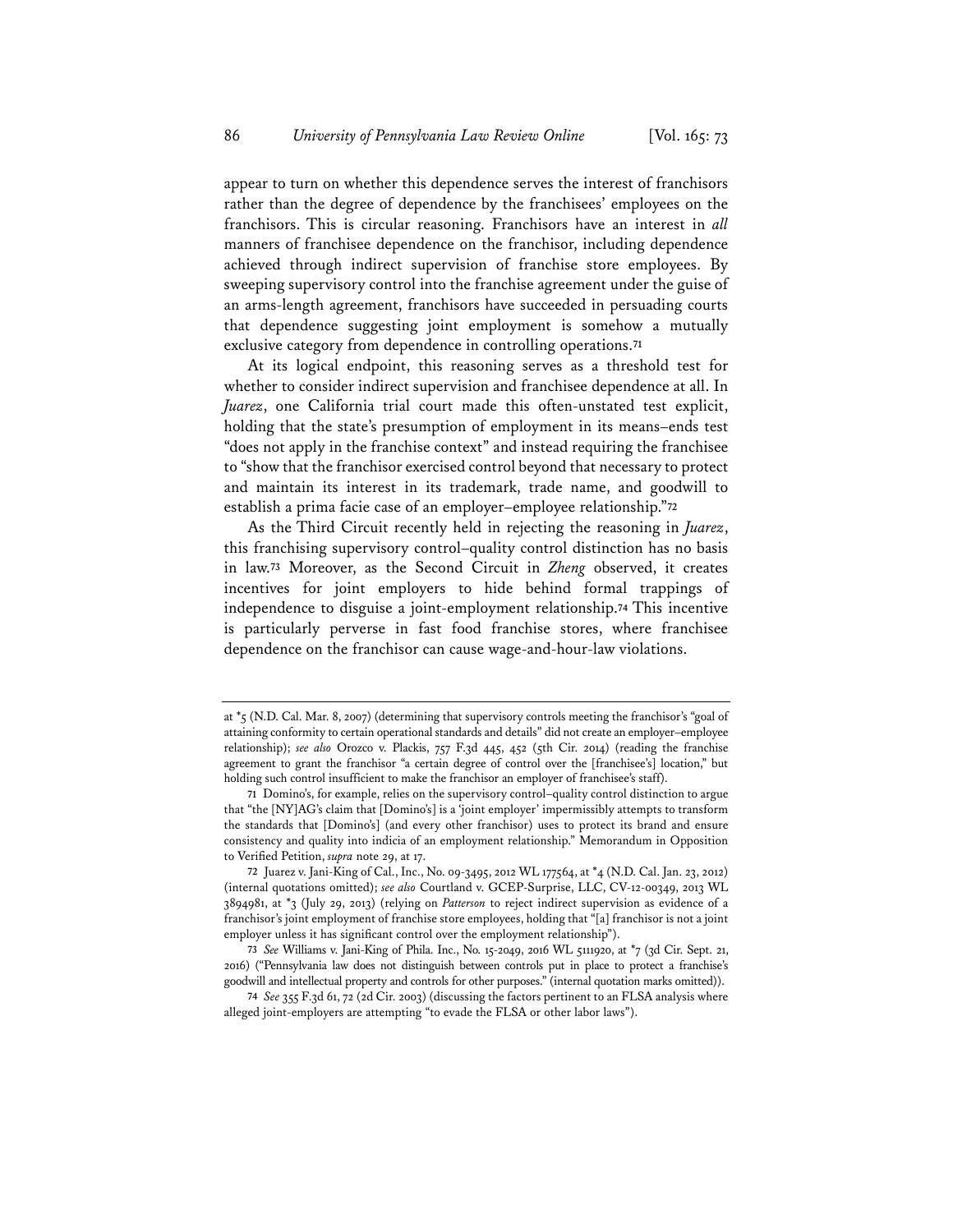## III. NEW YORK ATTORNEY GENERAL'S *DOMINO'S* LAWSUIT AND ITS IMPLICATIONS FOR FAST FOOD GOVERNANCE

The NYAG's *Domino's* suit introduces evidence of franchisee dependence on Domino's and the franchisor's aggressive monitoring of comprehensive operational standards to supervise its franchise store workforce indirectly. If this were the extent of its allegations, this case would risk the same judicial skepticism that greeted the plaintiffs in *Orozco*, *Singh*, and *Reese*. But the allegations in the NYAG's *Domino's* suit also describe direct interventions by Domino's in the hiring, supervision, discipline, and termination decisions in franchise stores, including that Domino's required franchisees to use software it knew systematically underreported owed wages.**<sup>75</sup>** If credited by a court, these allegations seem sufficient to establish a joint-employer relationship, as several lower courts have recently denied franchisor motions to dismiss jointemployer claims with similar allegations.**<sup>76</sup>**

Even if these allegations were insufficient, the NYAG additionally asserts that Domino's alleged failure to correct or disclose the flaws in its payroll program violate both fraud and franchise law statutes.**<sup>77</sup>** Importantly, a court could reject the claim that Domino's is a joint employer of franchise store employees and still find violations of state fraud and franchise law. This outcome would require Domino's to remedy these violations of wage-andhour law.

**77** Amended Memorandum of Law in Support of Verified Petition at 36-41, People v. Domino's Pizza, Inc., No. 450627/2016 (N.Y. Sup. Ct. Nov. 4, 2016).

**<sup>75</sup>** Aff. Supp. V. Pet., *supra* note 3, ¶¶ 133-61, 180-207.

**<sup>76</sup>** *See, e.g.*, Ocampo v. 455 Hospitality LLC, No. 14-9614, 2016 WL 4926204, at \*7-9 (S.D.N.Y. Sept. 15, 2016) (denying a franchisor's motion to dismiss hotel employees' joint-employer wage-andhour-law claim based on allegations that the franchisor monitored employee performance through on-site inspections, required employee time and wage recordkeeping, instructed franchisees on how to hire and train employees, and reserved right to audit franchisee records and terminate franchise agreement based on inspection results); Cordova v. SCCF, Inc., No. 13-5665, 2014 WL 3512838, at  $*_5$  (S.D.N.Y. July 16, 2014) (denying a franchisor-defendant's motion to dismiss where the franchiseeemployee alleged, in part, that the franchisor required "certain record keeping systems, including systems for tracking hours and wages and for retaining payroll records and therefore, that [the franchisor] knew or should have known of, and had the authority to exercise control over, the accuracy of records concerning Plaintiffs' hours and wages and those of similarly situated employees"); Olvera v. Bareburger Group LLC, 73 F. Supp. 3d 201, 207 (S.D.N.Y. 2014) (holding that franchise restaurant employees pleaded sufficient facts to survive a motion to dismiss where the complaint "asserts, *inter alia*, that the franchisor-defendants: (1) guided franchisees on 'how to hire and train employees'; (2) set and enforced requirements for the operation of franchises; (3) monitored employee performance . . . ."); Cano v. DPNY, Inc., 287 F.R.D. 251, 260 (S.D.N.Y. 2012) (holding that plaintiffs pleaded sufficient facts to survive a motion to dismiss where their complaint alleged, for example, that franchisor-defendants "created management and operation policies and practices that were implemented at the defendants' store . . . and monitor[ed] employee performance by means of required computer hardware and software").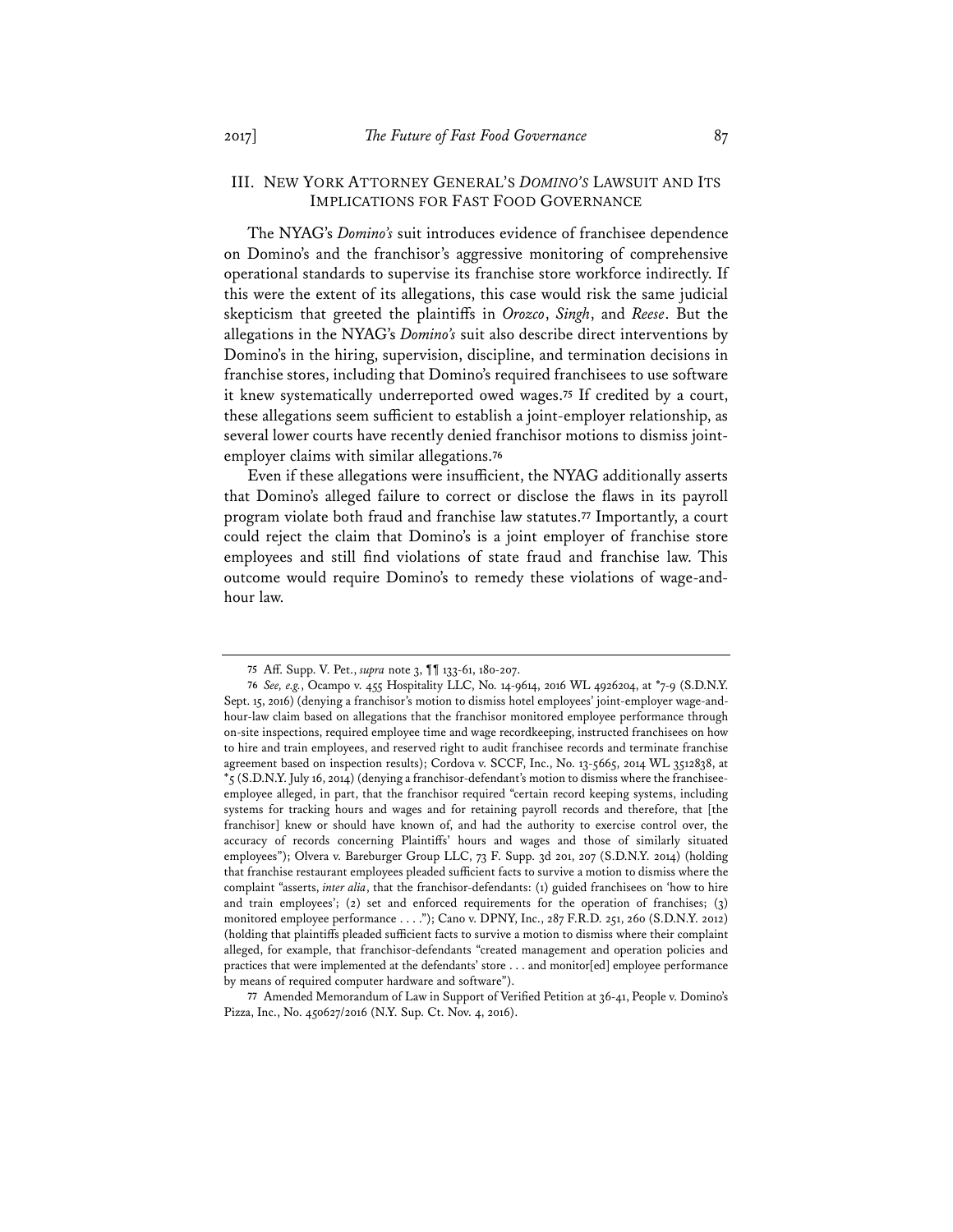Even if the NYAG prevails in its suit against Domino's, however, it is unclear whether it will establish a broad, durable baseline of franchisor accountability. Franchisors are likely to resist monitoring franchise store pay practices for fear of expanding their liability to other employment laws and tort claims.**<sup>78</sup>** Franchisors can seek to insulate themselves from legal liability by reconfiguring their relations with franchisees. For example, franchisors could require franchisees to operate more independently of the franchisor, yet increase the capital investment requirement to ensure their dependency on the franchise relationship. Or, franchisors could shift the risk of joint-employer liability to a third party by subcontracting out their franchising operation. Franchisors could also avoid fraud and franchise law liability by removing franchise store payroll functions and data from their required software.**<sup>79</sup>** These measures would not remove the perverse incentives for franchisees to violate wage-and-hour laws, or for franchisors to ignore these laws while still imposing comprehensive operational standards. Indeed, by removing franchisors further from franchise store pay practices, franchisees may be even less likely to comply with wage-and-hour law.

These next-generation problems are hardly insurmountable. But they may require going outside of wage-and-hour laws to establish a duty to monitor illegal payroll practices, notwithstanding joint-employer status.

## **CONCLUSION**

The NYAG's *Domino's* suit marks an important milestone in protecting labor standards in the fast food industry. Its wage-and-hour-law claim may guide future courts' joint-employer analysis in the context of fast food franchisors. But the analysis offered in this Essay suggests that its most important impacts may lie elsewhere—in its demonstration of franchisee dependence and its use of fraud and franchise laws to hold franchisors accountable without the need to determine joint-employer status.

The suit's rich factual record shows that the judicial assumption that franchise agreements are arms-length is overdue for reconsideration. The

**<sup>78</sup>** Control over employment records is a factor in the traditional test to identify a master–servant relationship, *see* RESTATEMENT (SECOND) OF AGENCY § 220(g) (AM. LAW INST. 1958), and is used in a variety of employment laws, including the Americans with Disabilities Act (ADA) and Title VII. *See* Nationwide Mut. Ins. Co. v. Darden, 503 U.S. 318, 323 (1992) (applying the common law agency test to statutes that do not define the employment relationship or "giv[e] specific guidance on the . . . meaning" of the term "employee"); *see also* Clackamas Gastroenterology Assocs., P.C. v. Wells, 538 U.S. 440, 444-51 (2003) (following *Darden* by applying the common law agency test to the definition of "employee" in the ADA). Title VII uses the same definition of "employee" as the ADA. *See* 29 U.S.C. § 1002(6) (2012) (defining "employee" as "any individual employed by an employer").

**<sup>79</sup>** Domino's alleges that it has already done this by restricting access to the Payroll Report for franchisees in New York State. Memorandum in Opposition to Verified Petition, *supra* note 29, at 13.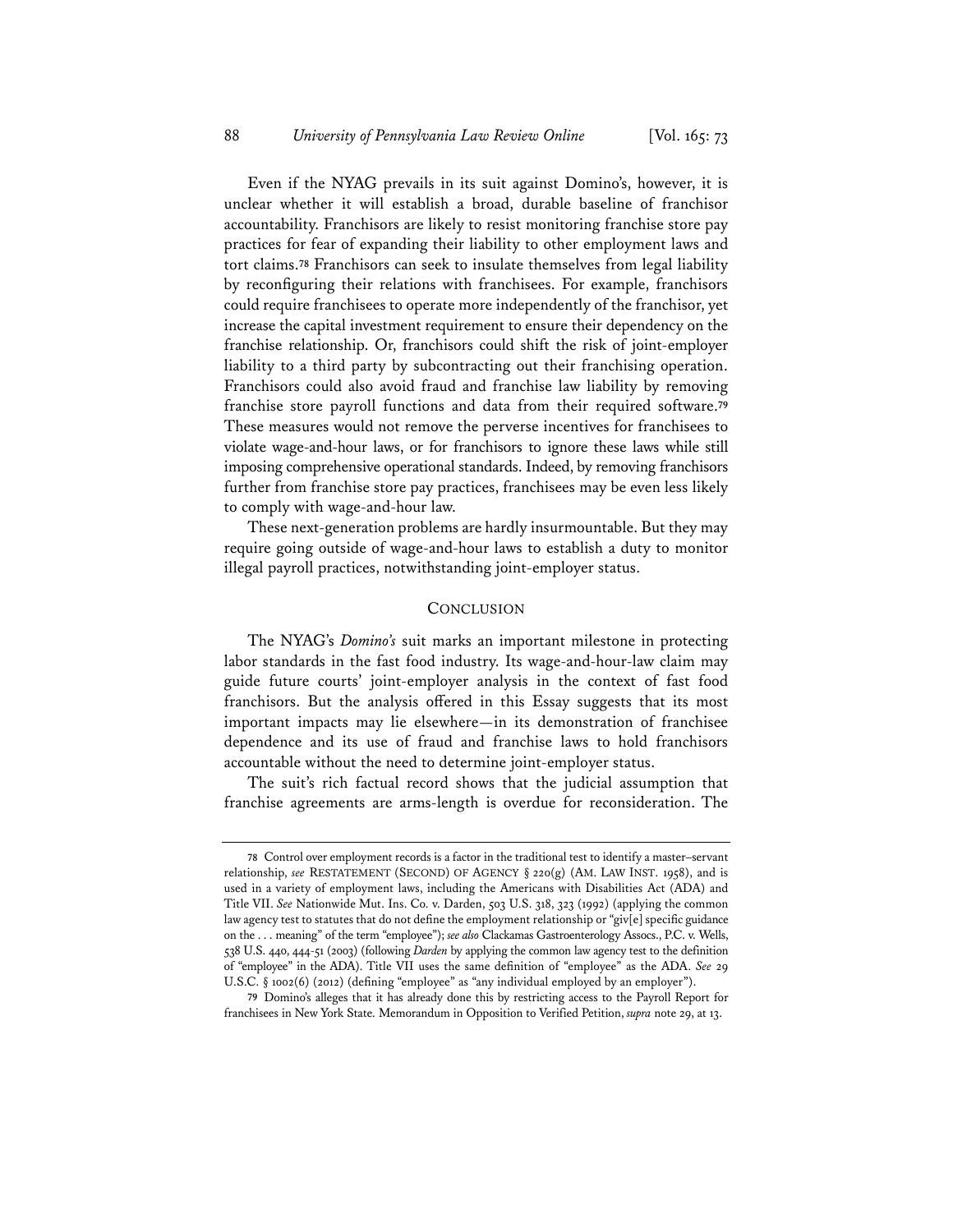myth of the franchisee as an independent entrepreneur is demonstrably false, empowers a legal strategy of misdirection by franchisors, and has led courts to disregard franchisors' indirect supervision of franchisee employees. Further factual development in this and similar cases may lead courts to reject this assumption and with it, the conflation of supervisory control and quality control urged by franchisors in these suits.

Regardless of the near-future outcomes of wage-and-hour litigation against franchisors, however, franchisors are likely to respond by restructuring the franchise relationship in ways that will insulate them from liability without removing the perverse incentives for franchisees to violate the law.**<sup>80</sup>** This suggests the need to impose a duty on franchisors independent of joint-employer status.

The NYAG's *Domino's* suit offers franchise law as a plausible route to do this. Legislatures have previously used franchise law to address specific opportunistic behavior by franchisors.**<sup>81</sup>** Fast food franchisees' dependence on franchisors supports the imposition of a duty for fast food franchisors to exercise reasonable care to train franchisees about the requirements of wage-and-hour laws, monitor their payroll practices, and remedy violations of wage-and-hour laws in franchise stores as a condition of franchising.**<sup>82</sup>**

Establishing a baseline duty to prevent and redress wage-and-hour law violations through franchise law would address the present perverse incentives for franchisees to violate the law without requiring a joint-employer determination. This solution is available to the federal government and to all states that regulate franchisors. Since courts typically reject monitoring as evidence of supervisory control, if the law specifically requires such

**<sup>80</sup>** A similar franchisor response is likely in response to recent successful claims against McDonald's under an ostensible agency theory. In *Ochoa* and *Salazar*, while rejecting plaintiffs' joint-employer theory under wage-and-hour law, the courts nonetheless denied summary judgment on their claim that McDonald's was jointly liable under the ostensible agency theory under which plaintiffs believed that the franchisees were McDonald's true agents. Ochoa v. McDonald's Corp., 133 F. Supp. 3d 1228, 1239-40 (N.D. Cal. 2015); *see also* Salazar v. McDonald's Corp., No. 14-02096, 2016 WL 4394165, at \*13 (N.D. Cal. Aug. 16, 2016) (denying motion for summary judgment on similar ostensible agency theory). McDonald's recently agreed to pay \$3.75 million to resolve *Ochoa*, even as it continues to litigate *Salazar*. *See* Ochoa v. McDonald's Corp., No. 3:14-02098, 2016 BL 378649 (N.D. Cal. Nov. 14, 2016) (granting approval of the class settlement agreement); Robert Iafolla, *McDonald's Fights a Second Class Action Brought by Franchise Workers*, REUTERS LEGAL (Nov. 22, 2016), http://www.reuters.com/article/usa-employment-mcdonalds-idUSL1N1DN0GL [https://perma.cc/ DC6L-WVBD]. McDonald's and other franchisors are likely to react to these and future ostensible agency theory claims by requiring franchisees to instruct store employees that they are not employees of the franchisor.

**<sup>81</sup>** For example, Congress in 1978 passed the Petroleum Marketing Practices Act to limit the grounds on which motor fuel franchisors could terminate the franchise agreement and establish procedural protections for franchisees. 15 U.S.C. §§ 2802–2804 (2012).

**<sup>82</sup>** This mirrors the injunctive remedy sought in the NYAG's *Domino's* suit. Amended Memorandum of Law in Support of Verified Petition, *supra* note 77, at 43.